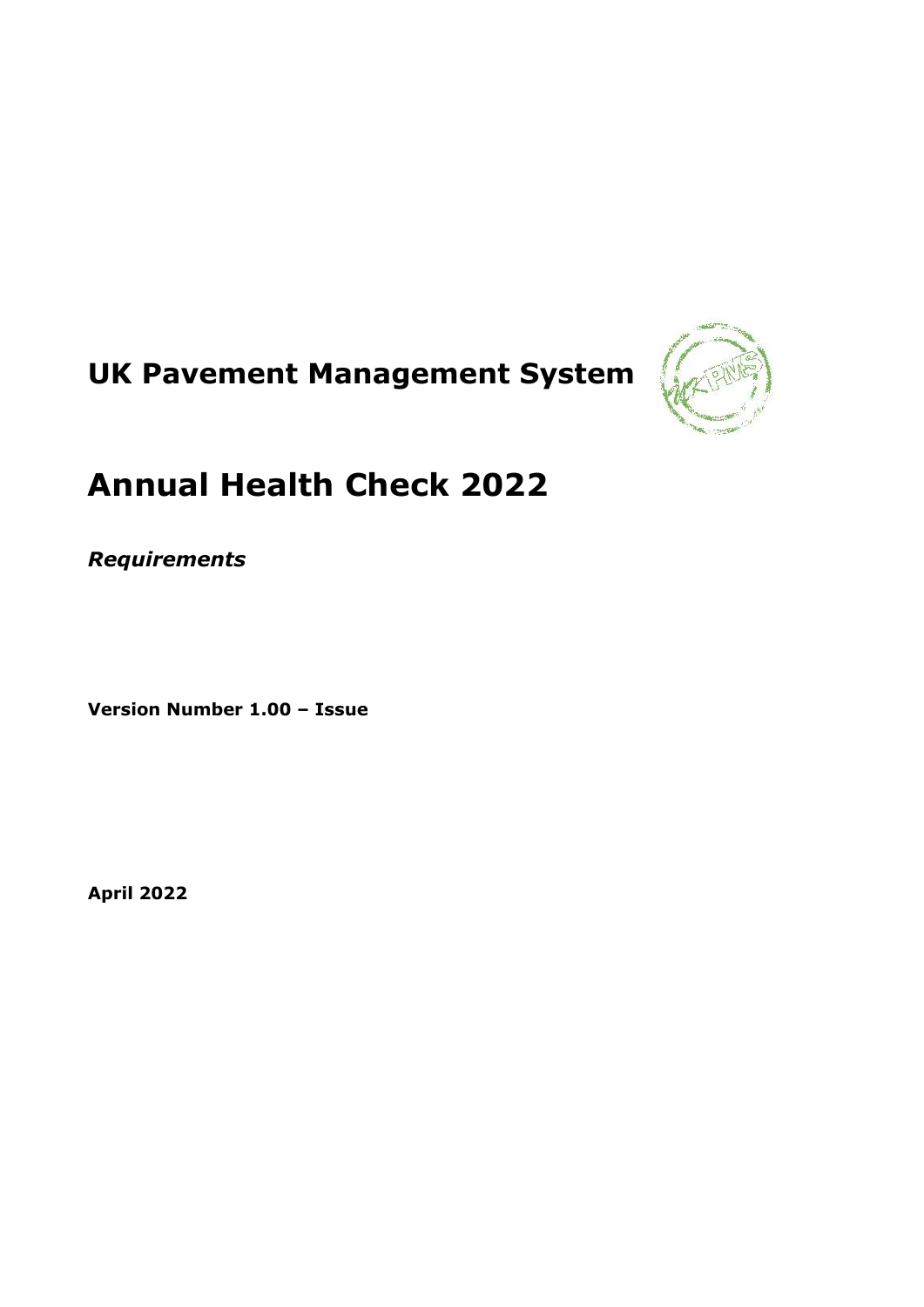

# **Document Information**

|                    | <b>Title (Sub Title)</b>   Annual Health Check 2022                            |
|--------------------|--------------------------------------------------------------------------------|
|                    | Requirements                                                                   |
| Author             | Ro Cartwright                                                                  |
| <b>Description</b> | This document gives the requirements for the 2022 UKPMS<br>Annual Health Check |

# **Document History**

| <b>Version</b><br>No | <b>Status</b> | <b>Author</b> | <b>Date</b> | <b>Changes from Previous Version</b>                                                                                                                                                        |
|----------------------|---------------|---------------|-------------|---------------------------------------------------------------------------------------------------------------------------------------------------------------------------------------------|
| 0.01                 | Draft         | RAC.          | 08.03.22    | First draft based on 2021 AHC Requirements but<br>revised to reflect:<br>Changes to the timing of AHC submissions.<br>Changes to arrangements for the post-AHC<br>$\mathbf{r}$<br>exercise. |
| 0.02                 | <b>Draft</b>  | <b>RAC</b>    | 05.04.22    | Quality review by CCS                                                                                                                                                                       |
| 1.00                 | Issue         | <b>RAC</b>    | 20.04.22    | Ratified by Amanda Richards for RCMG                                                                                                                                                        |

# **Document Owner**

The owner of this document is the Road Condition Management Group (RCMG).

# **Document Support**

Support for this document is provided by Linhay Consultancy Ltd and Hyperion Infrastructure Consultancy Ltd who can be contacted via [ukpms@hyperion-uk.com.](mailto:ukpms@hyperion-uk.com) These organisations have been appointed as the UKPMS accreditors by the UK Roads Board.

This document can be found online on the [RCMG website.](https://ukrlg.ciht.org.uk/ukrlg-home/guidance/road-condition-information/data-management/uk-pavement-management-system-ukpms/)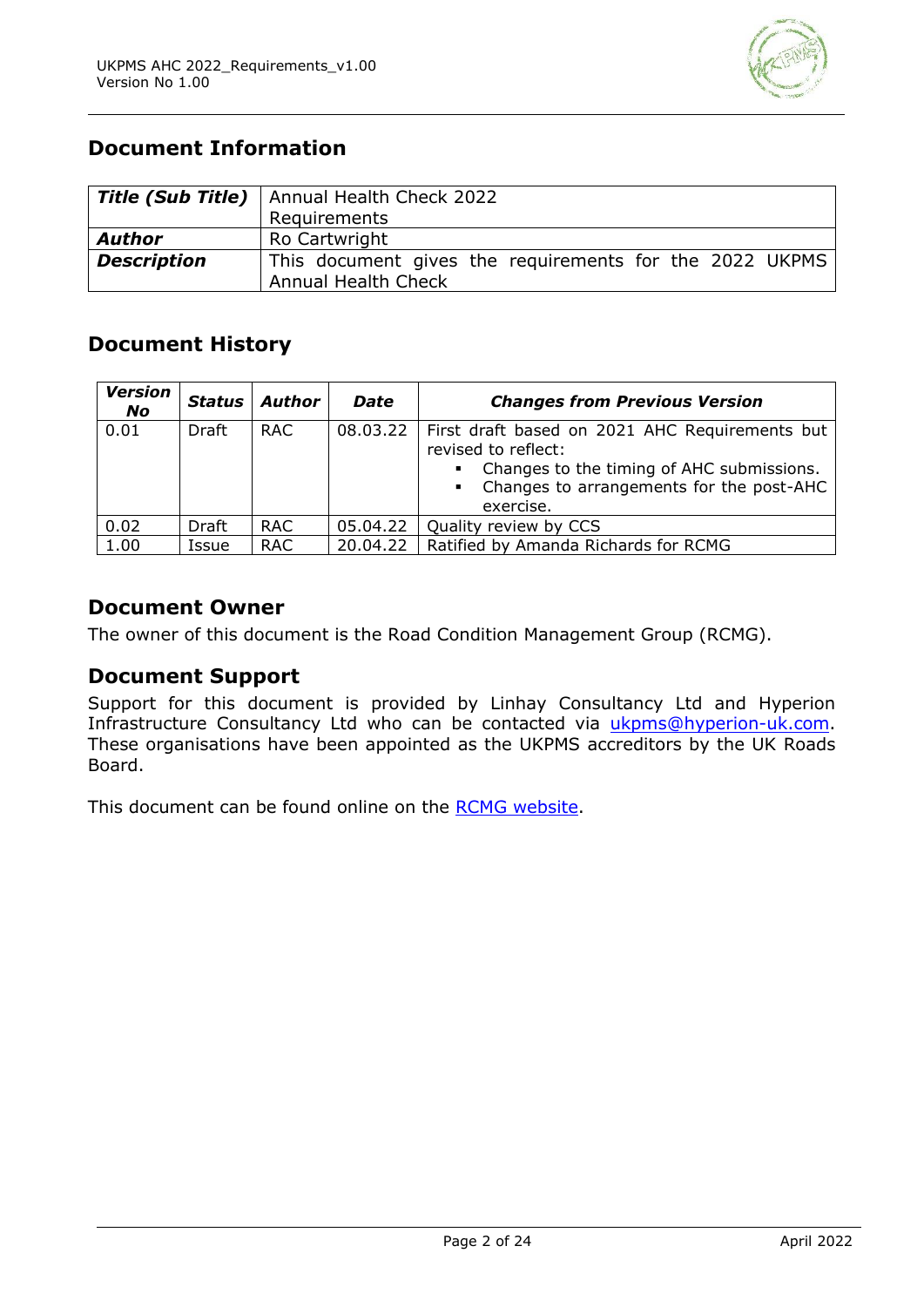

# **Glossary of Terms**

| <b>Acronym</b> | <b>Meaning</b>                                          |
|----------------|---------------------------------------------------------|
| <b>AHC</b>     | <b>Annual Health Check</b>                              |
| <b>CVI</b>     | Coarse Visual Inspection                                |
| DfI(NI)        | Department for Infrastructure (Northern Ireland)        |
| <b>DfT</b>     | Department for Transport                                |
| <b>DVI</b>     | Detailed Visual Inspection                              |
| <b>FCMG</b>    | Footway and Cycletrack Management Group                 |
| <b>FNS</b>     | <b>Footway Network Survey</b>                           |
| <b>HAMFIG</b>  | Highways Asset Management Financial Information Group   |
| R&P            | <b>Rules and Parameters</b>                             |
| <b>RCMG</b>    | Road Condition Management Group                         |
| <b>SCOTS</b>   | Society of Chief Officers of Transportation in Scotland |
| <b>TRL</b>     | <b>Transport Research Laboratory</b>                    |
| <b>UKPMS</b>   | UK Pavement Management System                           |
| <b>UKRB</b>    | <b>UK Roads Board</b>                                   |
| <b>VSSG</b>    | Visual Survey Subgroup                                  |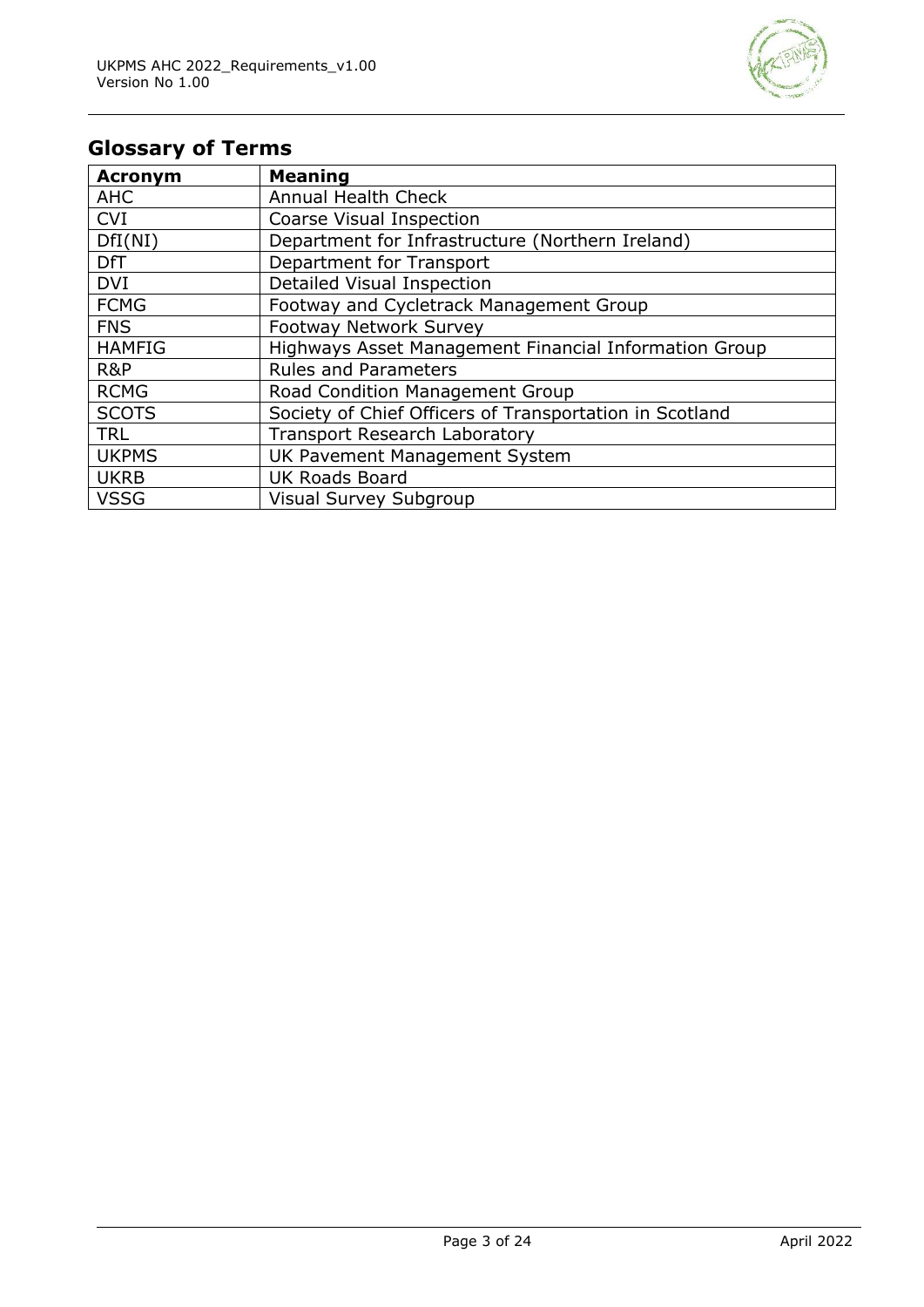

# **Introduction**

UKPMS is a valued and respected standard for pavement management systems in the UK. In addition to being used for national performance reporting, UKPMS-accredited systems are also used by many local authorities for asset management and to provide accounting information on their highway infrastructure assets. UKPMS accreditation provides assurance that the UKPMS standard is being maintained and that consistent results are being generated.

The purpose of the UKPMS Annual Health Check (AHC) is to provide assurance that UKPMS systems continue to meet UKPMS requirements. This includes national reporting and the use of the current Rules & Parameters. The AHC is only carried out on fully accredited UKPMS systems.

The AHC is intended to be a pragmatic and less onerous alternative to repeating the full Accreditation Process when an existing UKPMS system is modified.

UKPMS accreditation is the responsibility of the Road Condition Management Group (RCMG) under the auspices of the UK Roads Board (UKRB). The RCMG have appointed UKPMS accreditors (Linhay Consultancy and Hyperion Infrastructure Consultancy) to conduct the AHC.

The purpose of this document is to provide information about the format and content of the 2022 UKPMS AHC.

It is arranged in four parts:

- **Changes since last version**
- **UKPMS Annual Health Check:** An introduction to the UKPMS AHC, explaining its purpose and governance in more detail.
- **UKPMS Annual Heath Check Arrangements:** Principles governing the AHC arrangements together with a guide to maintaining UKPMS accreditation via the AHC.
- **UKPMS Annual Health Check Scope:** A guide to the scope of the tests.

# **Changes since last version**

This document based on the 2021 AHC Requirements but revised to reflect:

- Changes to the timing of AHC submissions.
- Changes to the arrangements for the post-AHC exercise.

# **UKPMS Annual Health Check**

# *Purpose of the UKPMS Annual Health Check*

In 2017 RCMG formed a task-and-finish group to develop a future vision for the collection and management of data used by local highway authorities. They held a workshop and produced a paper (*Summary Proposals from Future Vision Workshop, Aug 2017*<sup>1</sup> ) which was well-received by RCMG and the Department for Transport (DfT)

<sup>&</sup>lt;sup>1</sup> 170901 RCMG TaskGroup FutureVision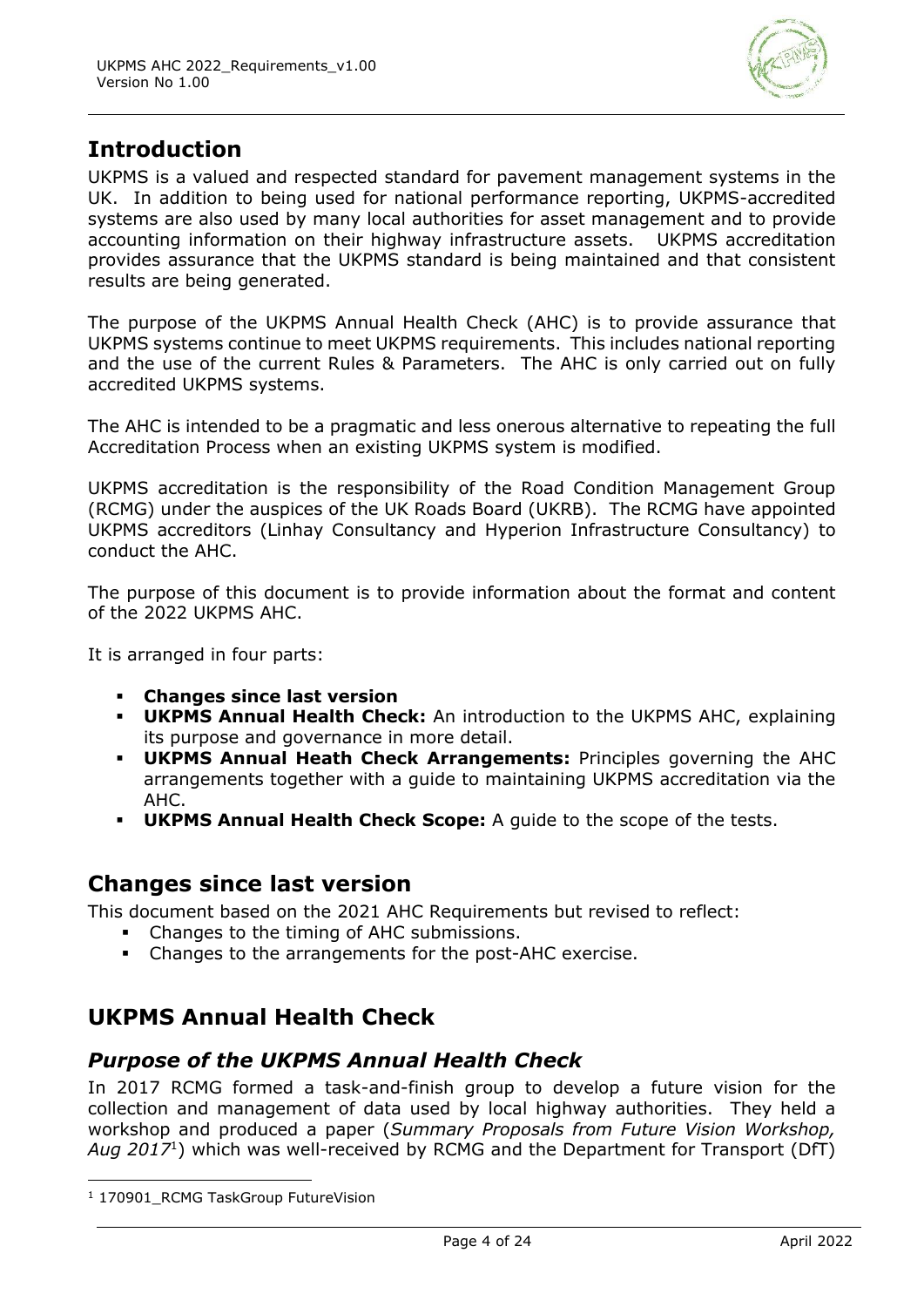

and was also acknowledged during the Local Roads Inquiry being carried out by the Transport Select Committee (Dec 2018). A key element of the future vision framework described in this paper was that it should be 'led by the outputs not the method used' and that the focus of UKPMS should be on 'those outputs used by Local and central government, and the Devolved Administrations, to meet national and local statistical/benchmarking/financial reporting needs'.

Consequently, the proposals from the 2017 Future Vision Workshop have been used to provide a direction for the UKPMS AHC. The focus of the tests is the reports proposed by the external stakeholders of UKPMS and accepted by RCMG for inclusion in UKPMS.

Of course, reporting requirements change over time, and UKPMS evolves accordingly. The emphasis of the UKPMS AHC is to check if the version of the system tested meets the current requirements for UKPMS. The AHC is therefore the process by which a system maintains its status as a UKPMS accredited system.

The purpose of the UKPMS AHC is to provide a mechanism for systems to maintain UKPMS-accredited status and to provide assurance for stakeholders and users of these systems that the version of the system tested satisfies the current requirements for UKPMS.

# *UKPMS Annual Health Check Governance*

As described above, the governance arrangements for UKPMS involve the UKRB, RCMG, UKPMS accreditors and external stakeholders. The relationships between these different entities are shown in [Figure 1](#page-4-0) below.

<span id="page-4-0"></span>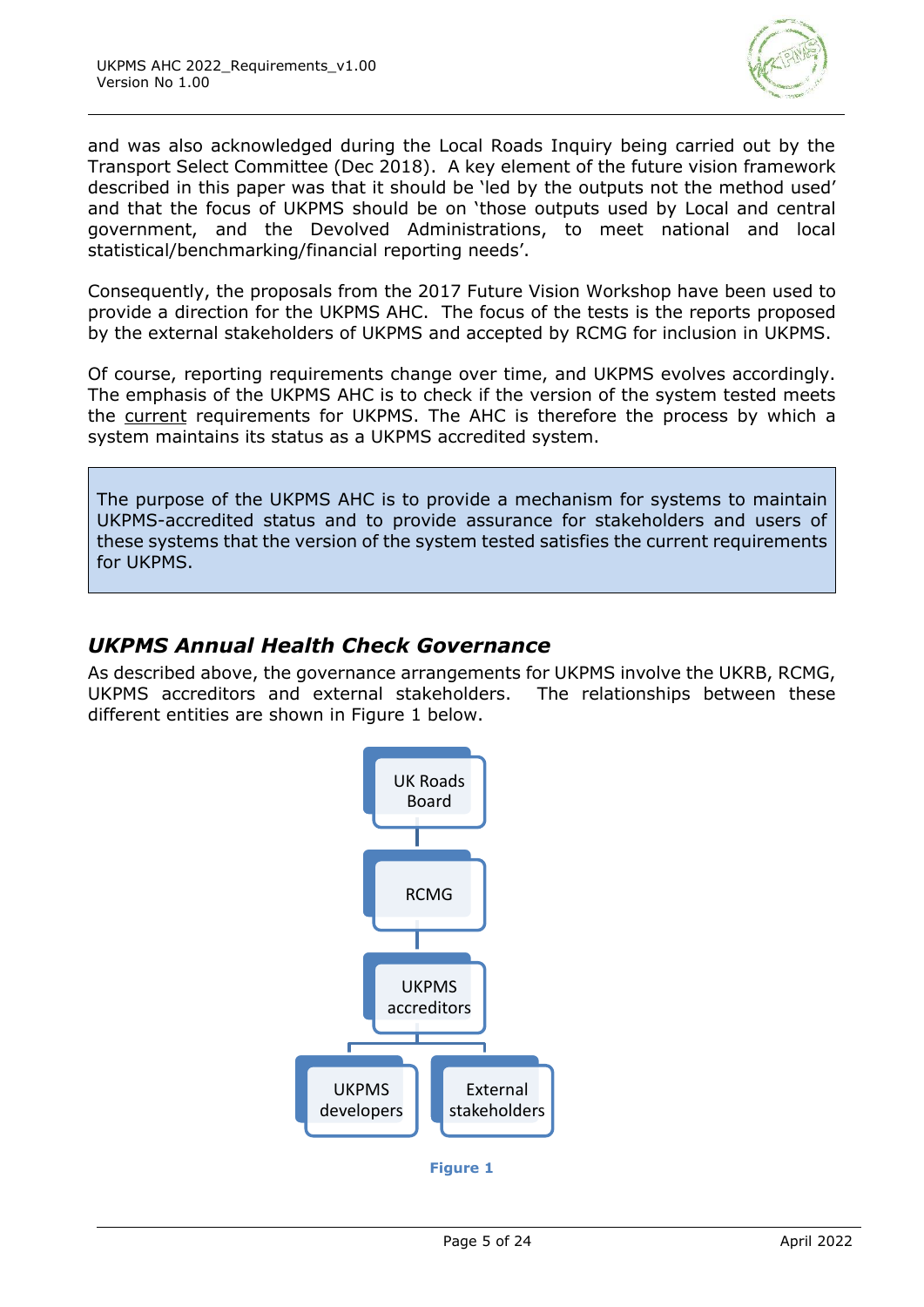

The role of each of these, in connection with UKPMS, is provided in [Table 1](#page-5-0) below.

| <b>Role</b>                                                                                                        |  |  |
|--------------------------------------------------------------------------------------------------------------------|--|--|
| Provides oversight of UKPMS, particularly with regard to the                                                       |  |  |
| appeal procedure.                                                                                                  |  |  |
| UKPMS is within its remit. RCMG owns the UKPMS AHC and                                                             |  |  |
| ensures that it meets the needs of external stakeholders. In                                                       |  |  |
| particular, RCMG:                                                                                                  |  |  |
| Appoints UKPMS accreditors;                                                                                        |  |  |
| Signs off UKPMS requirements;                                                                                      |  |  |
| Ratifies accreditation of organisations; and                                                                       |  |  |
| Hosts the publication of results on its website.<br>$\blacksquare$                                                 |  |  |
| Day-to-day management of UKPMS for RCMG.                                                                           |  |  |
| Liaise with RCMG, external stakeholders and<br><b>UKPMS</b>                                                        |  |  |
| developers.                                                                                                        |  |  |
| Carry out AHC, including the preparation of the test package,                                                      |  |  |
| checking of results, recommendations to RCMG and the                                                               |  |  |
| publication of results on the RCMG website.                                                                        |  |  |
| Responsible for the UKPMS requirements for their area of                                                           |  |  |
| interest. Their requirements are documented in a UKPMS                                                             |  |  |
| Technical Note which they own and have responsibility for                                                          |  |  |
| creating, maintaining, updating and deleting as required.                                                          |  |  |
| They are asked to review their requirements annually.<br>Develop commercial systems to meet<br>the<br><b>UKPMS</b> |  |  |
| requirements.                                                                                                      |  |  |
| Undertake tests to demonstrate that their system produces                                                          |  |  |
| results which are consistent with the requirements.                                                                |  |  |
| A representative of the UKPMS developers is a member of                                                            |  |  |
| RCMG and any UKPMS developer can apply to be a                                                                     |  |  |
| corresponding member of RCMG.                                                                                      |  |  |
|                                                                                                                    |  |  |

**Table 1**

#### <span id="page-5-0"></span>**Defining the requirements for UKPMS**

The external stakeholders for UKPMS define the output requirements (and the evolution of these over time) for their area of interest. Their requirements are captured in Technical Notes (as given in [Table 2](#page-6-0) below) and it is these which provide the de-facto specification for UKPMS. That is, the reports defined in the Technical Notes are used as the basis for the UKPMS test package, subject to approval by RCMG.

However, as explained in more detail below, there is some flexibility within the test regime for developers to choose which reports their systems provide; they do not necessarily have to meet the requirements in all the Technical Notes.

Each year, the UKPMS accreditors:

- Contact all the external stakeholders, to ask them if there are any changes to their Technical Notes.
- **Prepare the UKPMS AHC requirements based on the Technical Notes.**
- Submit the annual requirements to RCMG for sign-off.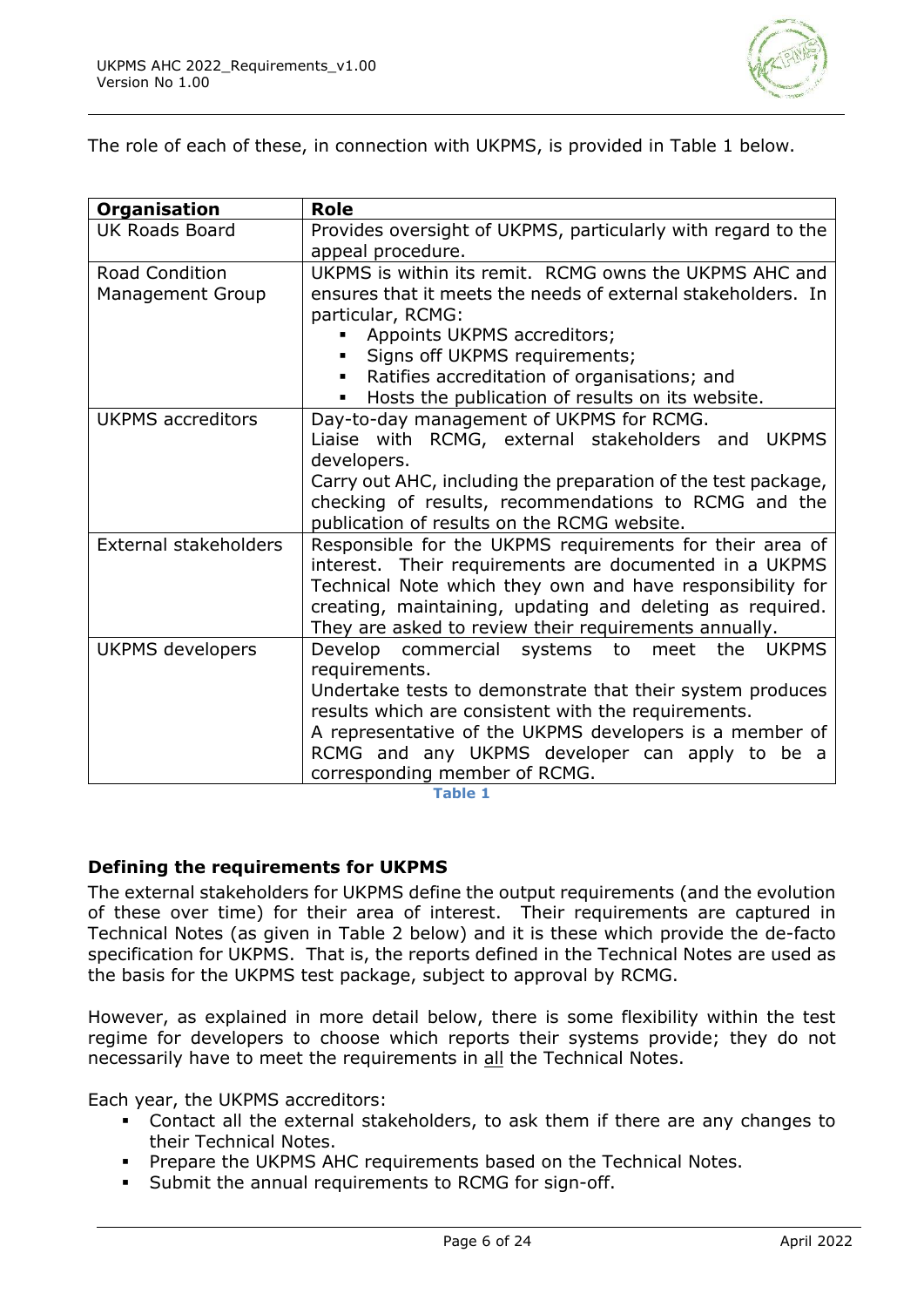

▪ Publish the annual requirements on the RCMG website so that these are publicly available.

In addition to this annual review of the requirements, the UKPMS accreditors also carry out a mid-year review of the requirements with stakeholders to find out in advance if any requirements are likely to change for the next year. The purpose of this mid-year review is to alert developers to potential future changes and to allow time for discussion about the implementation of these.

| <b>External</b><br>stakeholder | <b>Technical Notes</b>            |                                                                           |  |
|--------------------------------|-----------------------------------|---------------------------------------------------------------------------|--|
| <b>RCMG</b>                    | TN3:                              |                                                                           |  |
|                                | Part 1                            | HMDIF file structures and content                                         |  |
|                                | Part 2                            | <b>SCANNER HMDIF specification</b>                                        |  |
|                                | <b>TN38:</b>                      | Production of the Best Value Performance Indicator                        |  |
|                                |                                   | Report for BV224b –<br>Condition of<br>Non-Principal                      |  |
|                                |                                   | <b>Unclassified Roads</b>                                                 |  |
|                                | <b>TN49:</b>                      | Weighting Set Processing: Implementation Guidelines for                   |  |
|                                |                                   | <b>UKPMS Developers</b>                                                   |  |
| FCMG <sup>2</sup>              | <b>TN29:</b>                      | Production of the Best Value Performance Indicator                        |  |
|                                |                                   | Report for BV187 - Condition of Footways                                  |  |
|                                | TN47:                             | Footway Network Survey: Network Performance Reports                       |  |
| HAMFIG <sup>3</sup>            | TN46:                             | Financial Information to support Asset Management                         |  |
|                                |                                   | Guidance notes for UKPMS Developers                                       |  |
|                                | Part 1                            | Carriageways                                                              |  |
|                                | Part 2                            | Footways & Cycletracks                                                    |  |
| England <sup>4</sup>           | TN44:                             | Data Topic 130-01 guidance notes for UKPMS Developers                     |  |
|                                | <b>TN45:</b>                      | Data Topic 130-02 guidance notes for UKPMS Developers                     |  |
| Scotland <sup>5</sup>          | TN41:                             | SRMCS PI guidance notes for UKPMS Developers                              |  |
| Northern Ireland <sup>6</sup>  | <b>TN42:</b>                      | <b>Northern</b><br>Ireland<br>PI<br>for<br>quidance notes<br><b>UKPMS</b> |  |
|                                |                                   | Developers                                                                |  |
|                                | Part 1                            | Visual survey                                                             |  |
|                                | Part 2                            | <b>SCANNER survey</b>                                                     |  |
| Wales <sup>7</sup>             | TN43:                             | Welsh PI guidance notes for UKPMS Developers                              |  |
| VSSG <sup>8</sup>              | Oversees visual surveys for UKPMS |                                                                           |  |
| TRL <sup>9</sup>               | <b>SCANNER accreditors</b>        |                                                                           |  |

**Table 2**

#### <span id="page-6-0"></span>**Governance of accreditation decision**

The UKPMS accreditors develop tests in accordance with the UKPMS requirements and issue these as a test package to developers who have enrolled for AHC testing. Once

<sup>2</sup> Footway and Cycletrack Management Group. This group reports to the UK Roads Board

<sup>3</sup> Highways Asset Management Financial Information Group

<sup>4</sup> Via the Department for Transport

<sup>5</sup> Via the Society of Chief Officers of Transportation in Scotland (SCOTS)

 $6$  Via the Department for Infrastructure (Northern Ireland)

<sup>7</sup> Via Data Cymru

<sup>8</sup> Visual Survey Subgroup. This subgroup reports to RCMG

<sup>9</sup> Transport Research Laboratory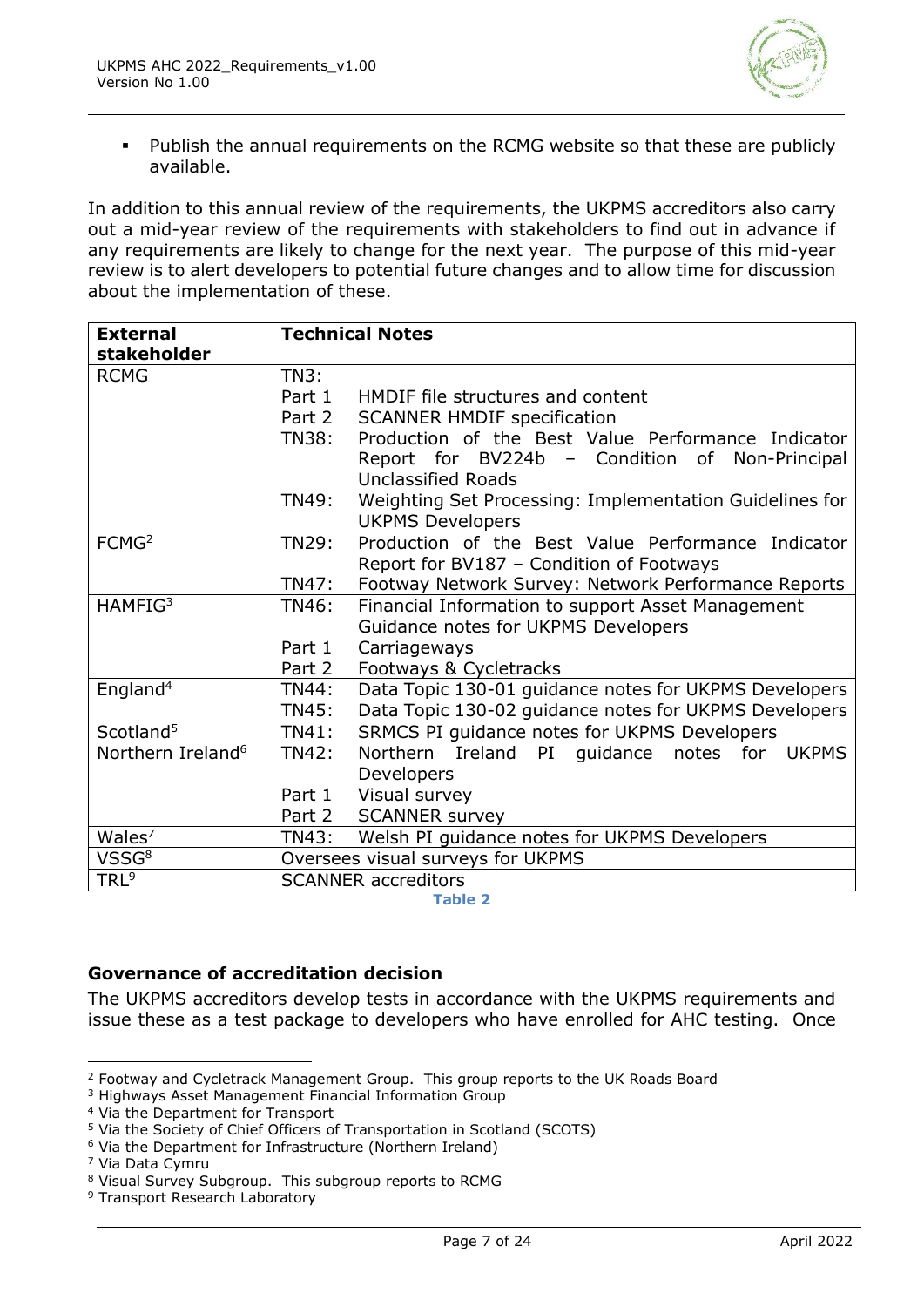

the UKPMS accreditors have reviewed the test results submitted by the developer they make a recommendation to the chair of the RCMG, regarding accreditation of the system. The recommendation may include caveats<sup>10</sup> from the UKPMS Escalation and Appeal Process. The most typical caveats are listed below and do not prevent the system from being accredited:

- **Agreed Differences:** These are trivial differences which are not considered to have an impact on accreditation status. They are recorded, and are shared with the chair of RCMG but are not publicly distributed.
- **Notes:** These are issues which are considered acceptable for accreditation but which may be important to users or potential users. Examples are optional tests which the developer has elected not to submit. Notes are publicly available.
- **Improvement Plan items:** These are issues which are deemed to be acceptable for the current AHC, but which the developer is required to resolve by the next AHC (or exceptionally by some other agreed deadline). Any developer with an improvement plan item from the previous AHC will be required to provide evidence to demonstrate that it has been resolved.

Provided the chair of the RCMG is satisfied with the recommendation made by the UKPMS accreditors, the developer is notified accordingly and the system version is accredited. Successful systems are issued with a certificate (which includes the system version and any Notes) and this is published on the RCMG website. Information is not published about unsuccessful systems.

If a developer is not satisfied with the outcome of the tests or the way they have been conducted they can submit an appeal to the UK Roads Board under the UKPMS Escalation and Appeal Process.

<sup>&</sup>lt;sup>10</sup> In the UKPMS Escalation and Appeal Process these are referred to as 'sanctions'.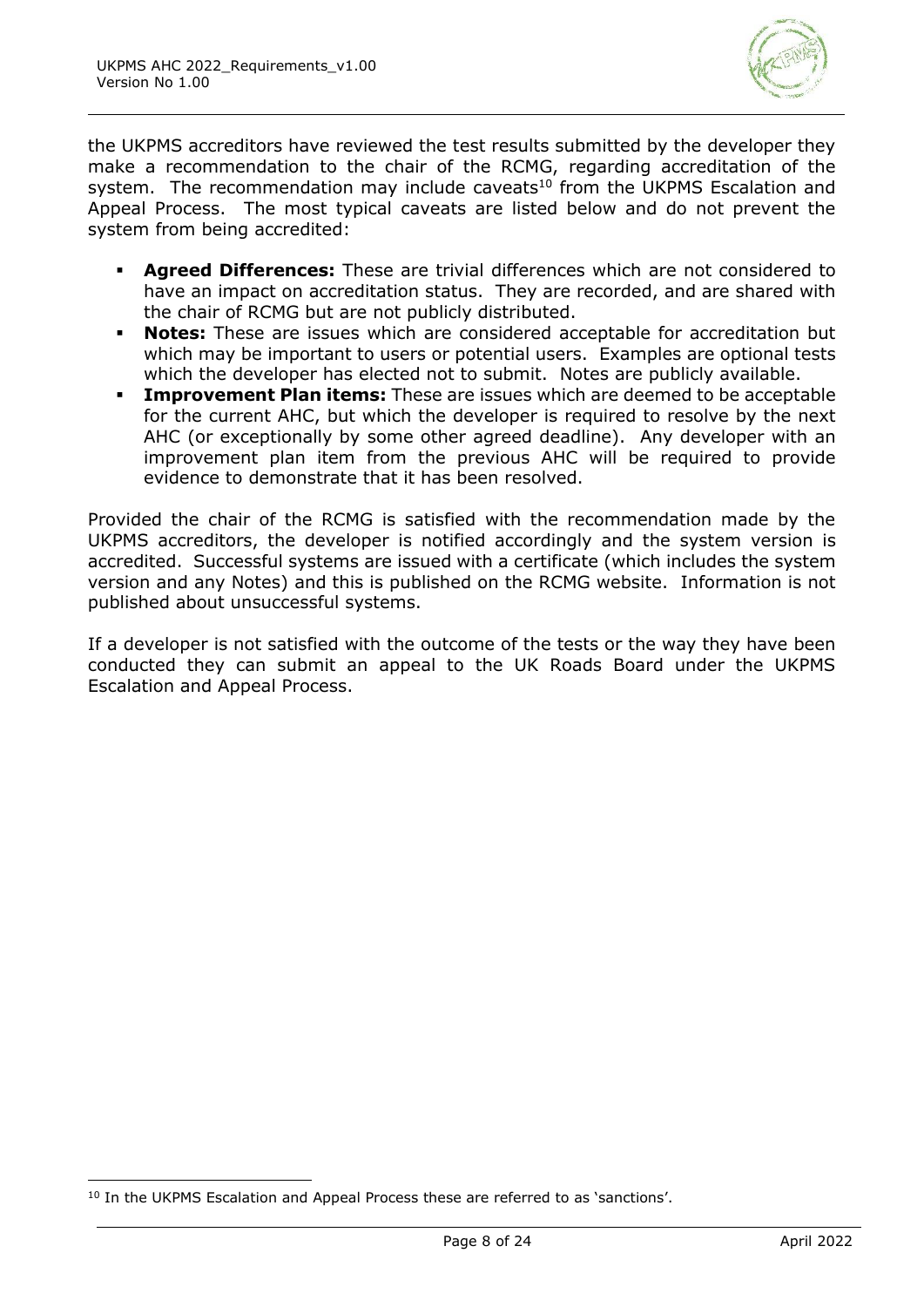

# **UKPMS Annual Health Check Arrangements**

# *Principles of UKPMS Accreditation*

The principles underpinning the UKPMS AHC arrangements are listed below:

- **•** The basic principle of UKPMS accreditation is that consistent outputs are produced for a given set of input data.
- Once a system has achieved accredited status it will be re-tested annually, via the AHC in order to maintain accreditation.
- Accreditation is linked to the version of the system used for the tests. Other versions can be accredited using this as a baseline (see [Maintaining UKPMS](#page-9-0)  [Accreditation](#page-9-0) below)

The system version number must be the complete number (i.e. including sub-version) used to uniquely identify the particular version of the system. Only this version will be accredited. Only one version may be submitted for accreditation at any one time and subsequent versions are handled via the Interim Accreditation Process (see [Maintaining UKPMS Accreditation,](#page-9-0) below).

- The focus of the UKPMS AHC is the outputs produced by systems (rather than the methods used to obtain those outputs). This is in keeping with the Future Vision Workshop framework. It is not mandatory to use the standard processing methods; provided their system can produce the required results in the output reports the developer is free to use alternative methods.
- Some AHC tests will be carried out as 'unseen' tests; that is the organisation will not be supplied with the expected results.
- The UKPMS AHC is funded by the AHC fees and the fee for the AHC is a fee to sit the tests and is not a guarantee of success.
- The UKPMS Accreditation Process and the AHC share a common library of tests. The initial accreditation tests will include all of the relevant tests from the library whereas the AHC will be based on a subset of tests from the library (which changes from year-to-year).
- UKPMS accreditation is split into categories (SCANNER, Visual). An organisation may choose to maintain accreditation (via the AHC) for both categories or for just one category. However, if an organisation only maintains their accreditation for one category and subsequently wishes to add (or resume) their accreditation for the other category they will be required to do so via the UKPMS Accreditation Process.
- Within each category some of the individual tests may be optional, providing additional flexibility for maintaining accredited status. The information published about the accredited system will indicate any optional tests that the developer has chosen not to submit.
- When the UKPMS accreditors carry out their checking they will only offer feedback on the differences which are apparent. It may be that there are further differences masked by the initial differences and which only emerge once the initial differences are resolved.
- The AHC will be based on tests using reference data. However, in addition to the AHC there is a compulsory post-AHC exercise which uses real-world data. The findings from this exercise do not affect the current accredited status for the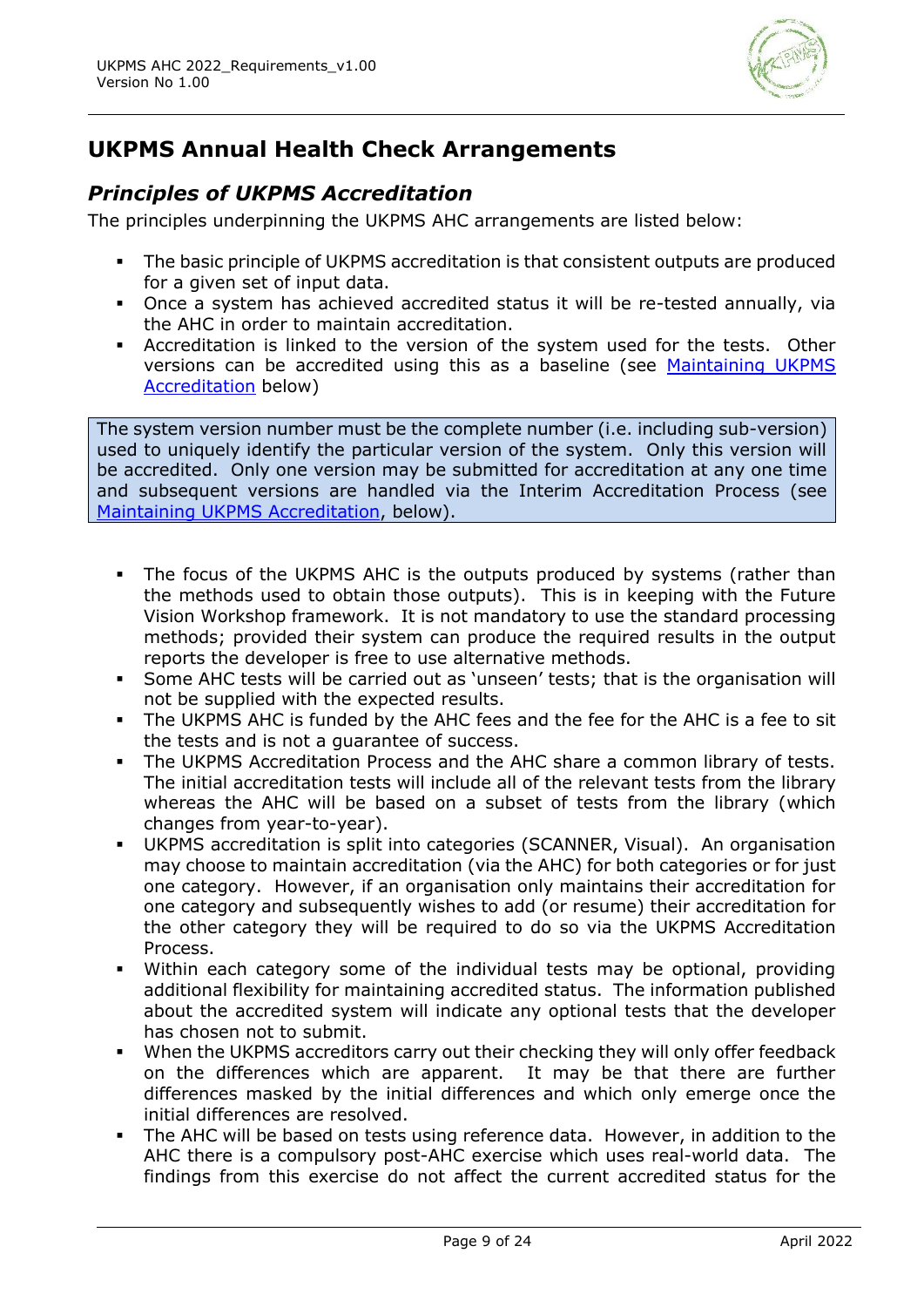

developer but may lead to items being added to their improvement plan. The post-AHC exercise is also used to inform the requirements for future AHCs.

- The AHC is intended to reflect the current needs for UKPMS rather than the tests used for the original accreditation; that is, the AHC will evolve to reflect any changes to the requirements. To facilitate this, the AHC operates on an annual cycle. This annual cycle allows new requirements to be added annually, and also allows for revisions of the Rules & Parameters.
- The AHC will normally be updated annually and the timetable is given in the following table:

| <b>Dates</b>       | <b>AHC task</b>                                      |
|--------------------|------------------------------------------------------|
| May to July        | Prepare AHC materials                                |
| August to December | Carry out AHC (with developers)                      |
| January to April   | Gather requirements for next AHC (with stakeholders) |
| Table 3            |                                                      |

- **Every developer**<sup>11</sup> with a fully accredited UKPMS system must undertake the AHC each year. Note that even if a developer has not changed their software they must still carry out the AHC in order to maintain their accreditation.
- Versions will only be accepted for full accreditation within the AHC window (August to December). However, if necessary, checking and the submission of additional information (on request) may continue beyond the end of the window.

# <span id="page-9-0"></span>*Maintaining UKPMS Accreditation*

Accreditation remains valid until the end of November of the following year regardless of when the accreditation was carried out within the AHC window.

Once full accreditation has been obtained, if a developer releases any new versions commercially during the year they must follow the Interim Accreditation Process. This is the process for accrediting new system versions outside the standard AHC period and is described in the UKPMS Interim Accreditation document. The developer must decide whether the changes have any impact on UKPMS modules or UKPMS results and fill in the Interim Accreditation Checklist as appropriate. A completed Checklist should be submitted for each interim version requiring accreditation, along with any necessary supporting documents. Provided the UKPMS accreditors are satisfied that the Interim Accreditation Process has been carried out satisfactorily the new version will be accredited alongside the baseline AHC accreditation.

Interim accreditations for the current AHC will be accepted at any time up to the release of the next AHC package and are not constrained by the time window. Interim accreditation is linked to the baseline AHC accreditation and only lasts for the duration of that accreditation.

# *Timetable summary for the 2022 AHC*

The AHC will be revised during the period January - July, and published by the end of July 2022. During the review process the RCMG will be asked to agree the new requirements and any changes to these will then be reflected in the test package itself.

 $11$  Other than newly-accredited developers, who are able to submit at any time during the year (i.e. not constrained by the AHC time window) for their first AHC. However, for their second AHC and beyond they will be expected to fit in with the usual AHC window.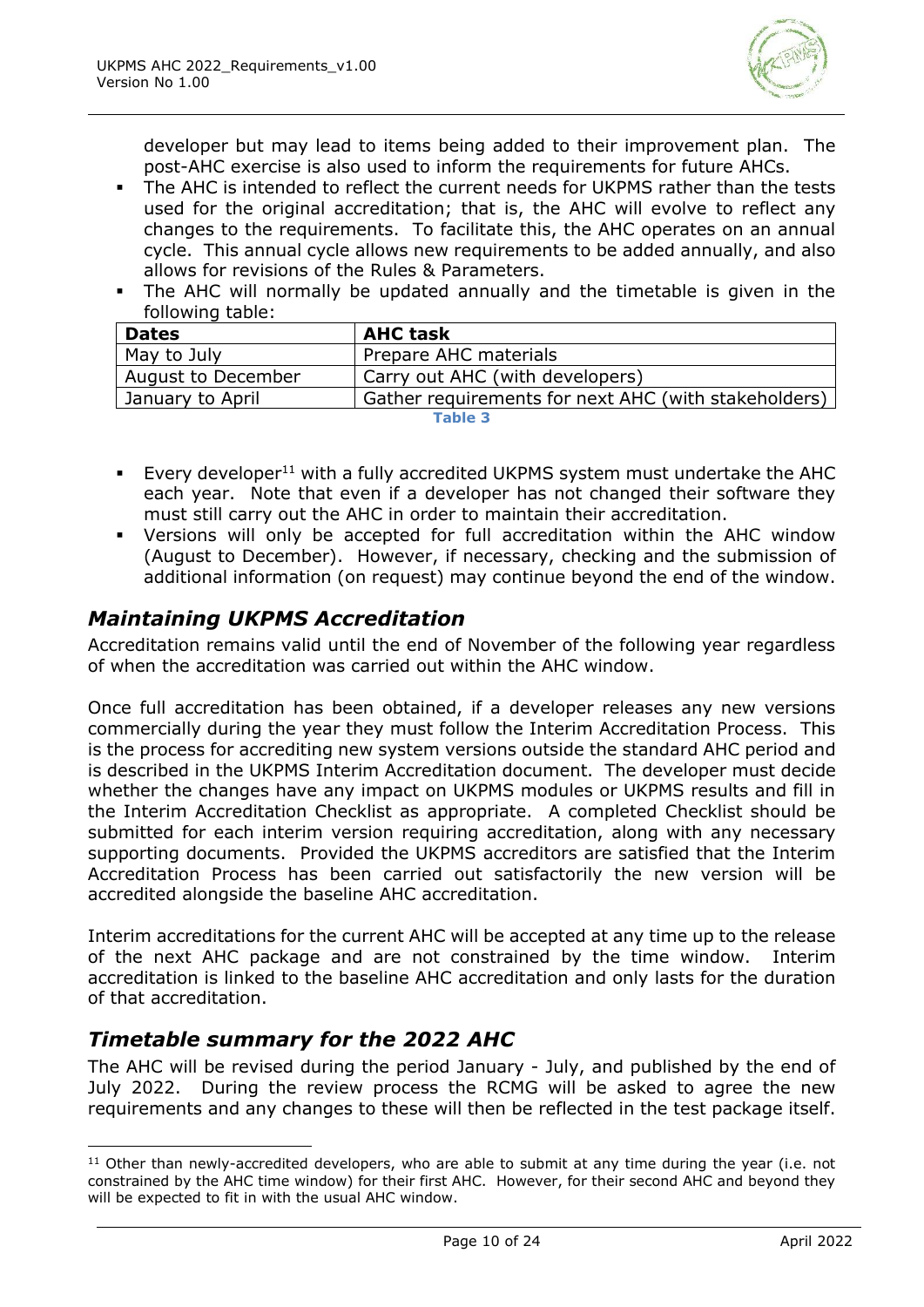

Established developers should submit the AHC by the end of December 2022. Developers will be given the opportunity to book a time slot for submission of their test results if they wish.

Newly-accredited developers (i.e. those carrying out the AHC for the first time following their initial accreditation) can submit the AHC at any time from when it is released (i.e. the end of July 2022) until the beginning of June 2023; they are not constrained by the time window. Accreditation under the 2022 AHC will remain valid until the end of November 2023, just as for established developers.

A mandatory post AHC exercise will be carried out during late 2022. All developers<sup>12</sup> will be required to participate in this exercise and will be expected to submit results and any follow up work promptly for this exercise.

The only accredited versions are those that have successfully completed the current AHC; versions accredited under the 2021 AHC do not carry the accreditation forward beyond the end of November 2022.

Once full accreditation via the 2022 AHC has been obtained for a version then further versions may be submitted for accreditation under the Interim Accreditation Process any time up to the release of the 2023 AHC package.

Accreditations obtained for the 2022 AHC will remain valid until the end of November 2023.

<sup>&</sup>lt;sup>12</sup> Including newly accredited developers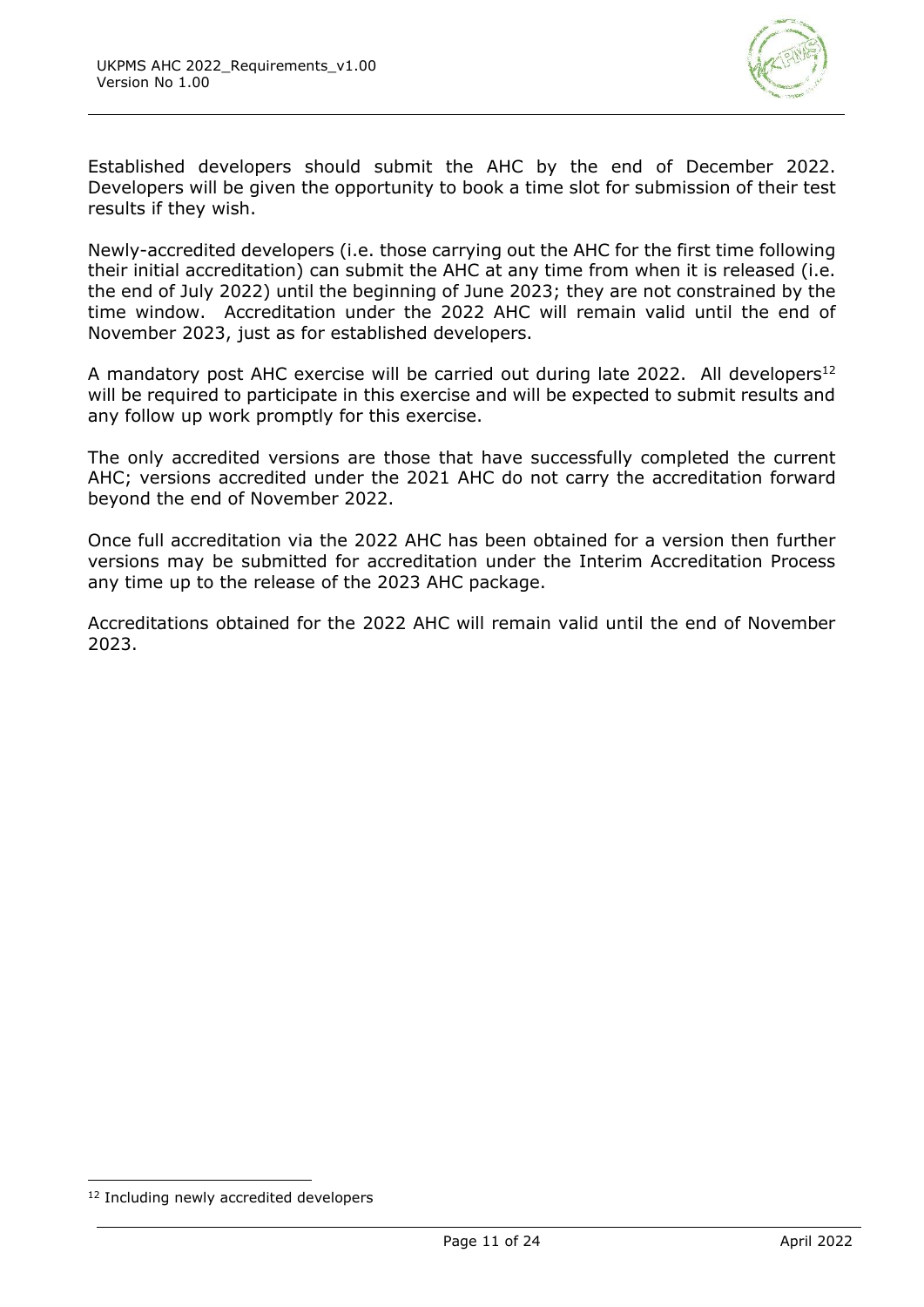

# **UKPMS Annual Health Check Scope**

The scope of the UKPMS AHC is based on the requirements of UKPMS external stakeholders (as defined in their Technical Notes) and agreed by RCMG.

The emphasis of the AHC is on producing results which satisfy the reporting requirements of UKPMS stakeholders and which are consistent with the results produced by other accredited UKPMS systems.

### *UKPMS Rules & Parameters*

The reports produced by UKPMS are underpinned by the national Rules & Parameters (R&P). These govern how UKPMS data is handled and are available as a database (MS Access) from the RCMG website. The R&P also contain parameters and processing rules beyond those required for current UKPMS reporting. For UKPMS accreditation, developers are not required to implement the R&P in full; instead they may choose to implement only those parts of the R&P used in the AHC.

The network and inventory datasets used for testing may contain codes which are included in the R&P but that have no bearing on current reporting requirements. Likewise data collected for UKPMS via SCANNER or visual surveys may include defects that are included in the R&P but that are not currently used for the UKPMS AHC. Given that these codes and defects will typically be present in UKPMS datasets, systems are expected to be able to handle them appropriately. The datasets used for the AHC will, therefore, include additional defects and other codes beyond those used for reporting.

The R&P and codes/defects collected are practical issues which must be handled in a pragmatic way but the focus of the tests is the reports required by the UKPMS stakeholders.

The weighting sets used in the AHC will be those currently specified for national reporting.

### *UKPMS Tests*

Developers can address the requirements in a way which best suits their system provided they can produce the required results. This allows developers to 'innovate in the analysis and reporting of condition data' while still retaining 'the ability to deliver national reporting of condition and asset value using processes that have established levels of consistency and assurance' (*Summary Proposals from Future Vision Workshop, Aug 2017*).

This approach also allows UKPMS to be 'more flexible and better able to change as technology and requirements evolve' (*ibid.*). Note that an implication of this freedom is that the requirements for accreditation and the AHC may change over time and it is almost inevitable that some UKPMS systems may be able to accommodate future changes more easily than others.

The 2022 AHC consists of two types of tests:

**Seen results:** For these tests, expected results are provided to the developer as part of the AHC test package. The developer is required to check their results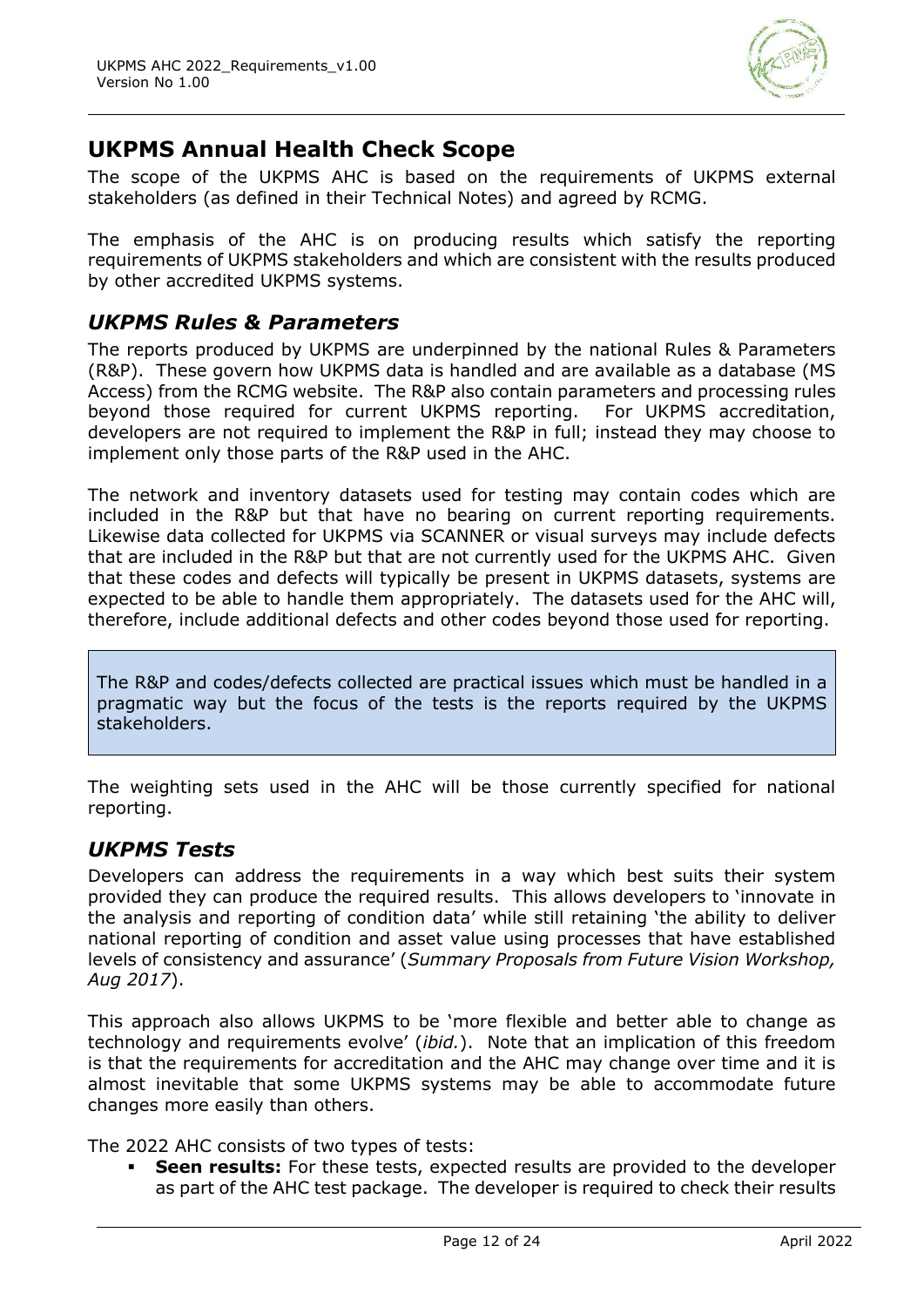

against the supplied results and the onus is on the developer to track down any differences between their software and the expected results. Once they are satisfied that their system produces the expected results, they submit evidence to confirm this; this evidence is audited by the UKPMS accreditors.

▪ **Unseen results:** For these tests, no results are included in the 2022 AHC test package. The developer submits their results for checking by the UKPMS accreditors.

The core test dataset is designed around the smallest number of sections and processing runs necessary to test all the requirements. The test dataset is 'artificial'; it is designed specifically for the tests and is not drawn from real data. However, there is also a mandatory post-AHC exercise involving real-world data supplied by developers.

[Table 4](#page-12-0) below lists the AHC tests and gives the category of testing (SCANNER, Visual or Both) to which each test applies.

| <b>Test ID</b> | <b>Description</b>                           |              | Category |   |  |
|----------------|----------------------------------------------|--------------|----------|---|--|
| 2022           |                                              | S            |          | B |  |
| 01             | England: national report 130-01              | ✓            |          |   |  |
| 02             | England: national report 130-02              |              |          |   |  |
| 03             | Scotland: national report SRMCS PI           | $\checkmark$ |          |   |  |
| 04             | Northern Ireland: national report (visual)   |              | ✓        |   |  |
| 05             | Northern Ireland: national report (SCANNER)  | ✓            |          |   |  |
| 06             | Wales: national report (PAM/020-022)         |              |          |   |  |
| 07             | Financial reports (carriageways)             |              |          |   |  |
| 08             | Financial reports (footways and cycletracks) |              | ✓        |   |  |
| 09             | England: local report BV224b                 |              |          |   |  |
| <u>10</u>      | England: local report BV187                  |              | ✓        |   |  |
| <u> 11</u>     | England: FNS report                          |              |          |   |  |
| <u> 12</u>     | Loading data                                 | ✓            |          |   |  |
| <u> 13</u>     | Exporting data                               |              |          |   |  |

<span id="page-12-0"></span>Category: S= SCANNER, V=Visual, B=Both

**Table 4**

Note that carriageway financial reporting (Test 2022-07) can only be completed by developers who are carrying out both categories of accreditation.

[Table 5](#page-13-2) to [Table 17](#page-22-1) below give more details about each of these tests in turn.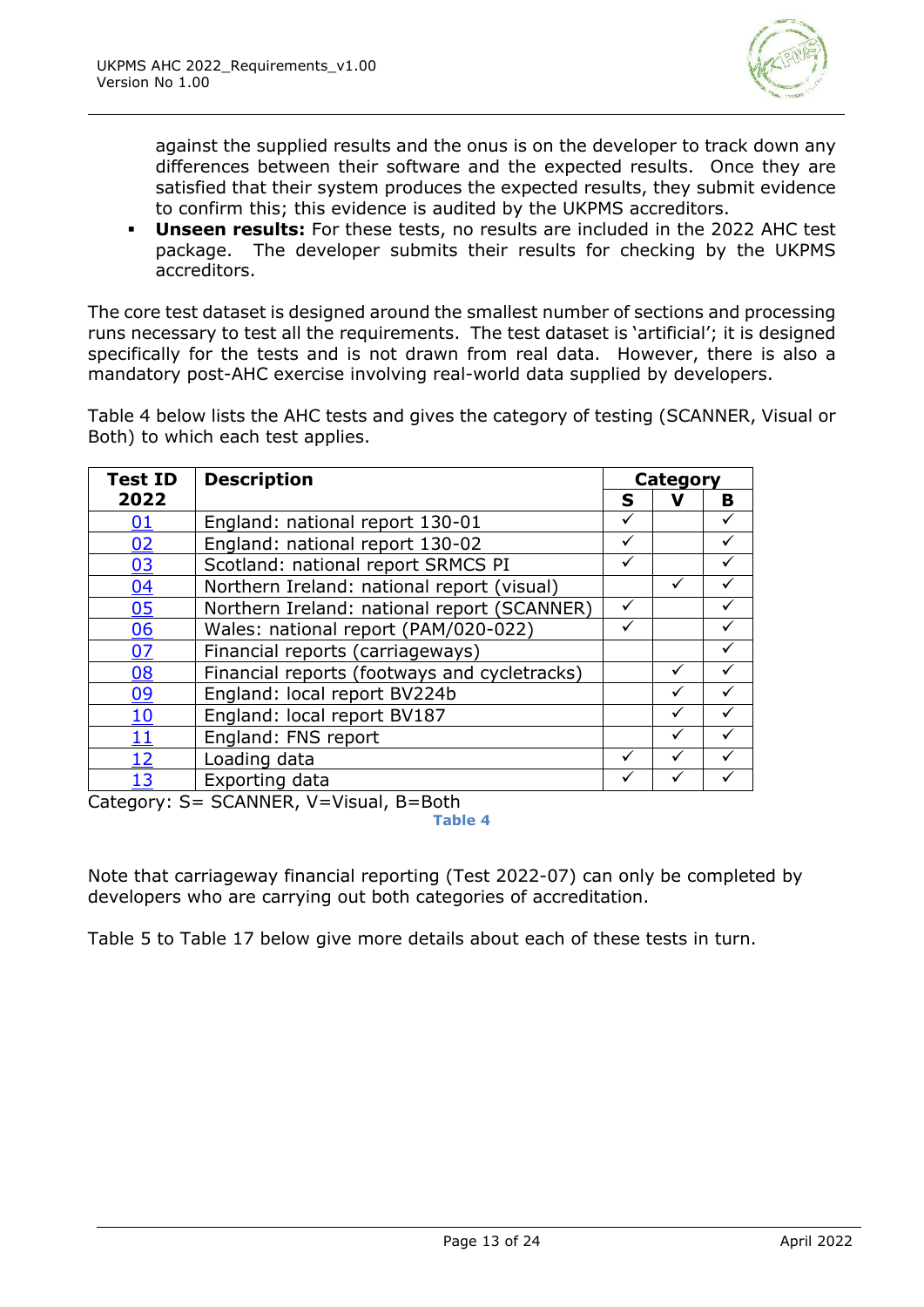

### <span id="page-13-0"></span>**Test ID: 2022-01 National report for England (130-01)**

#### **Purpose**

This test checks that all UKPMS-accredited systems produce the single data list report for data topic 130-01 in a consistent way.

| <b>Stakeholder</b> | <b>Technical Notes</b>                                      |
|--------------------|-------------------------------------------------------------|
| DfT                | <b>Technical Note 44</b>                                    |
| <b>Categories:</b> | <b>Status</b>                                               |
| <b>SCANNER</b>     | This test is optional, but UKPMS-accredited systems for the |
| <b>Visual</b>      | SCANNER category must produce the national reports for at   |
| <b>Both</b>        | least one UK country.                                       |

#### **Test Description**

The developer will be provided with network and SCANNER data for carriageways (see Test 2022-12) and asked to produce the report for data topic 130-01 using this data.

#### **Evidence**

The report produced by the system.

Annotations on the report or a commentary indicating clearly where each of the required figures may be found on the report.

#### **Sanctions**

<span id="page-13-2"></span>If this test is not submitted a Note will be recorded for the system.

**Table 5**

#### <span id="page-13-1"></span>**Test ID: 2022-02 National report for England (130-02)**

#### **Purpose**

This test checks that all UKPMS-accredited systems produce the single data list report for data topic 130-02 in a consistent way.

| <b>Stakeholder</b> | <b>Technical Notes</b>                                      |
|--------------------|-------------------------------------------------------------|
| DfT                | <b>Technical Note 45</b>                                    |
| <b>Categories:</b> | <b>Status</b>                                               |
| <b>SCANNER</b>     | This test is optional, but UKPMS-accredited systems for the |
| <b>Visual</b>      | SCANNER category must produce the national reports for at   |
| <b>Both</b>        | least one UK country.                                       |

#### **Test Description**

The developer will be provided with network and SCANNER data for carriageways (see Test 2022-12) and asked to produce the report for data topic 130-02 using this data.

### **Evidence**

The report produced by the system.

Annotations on the report or a commentary indicating clearly where each of the required figures may be found on the report.

### **Sanctions**

If this test is not submitted a Note will be recorded for the system.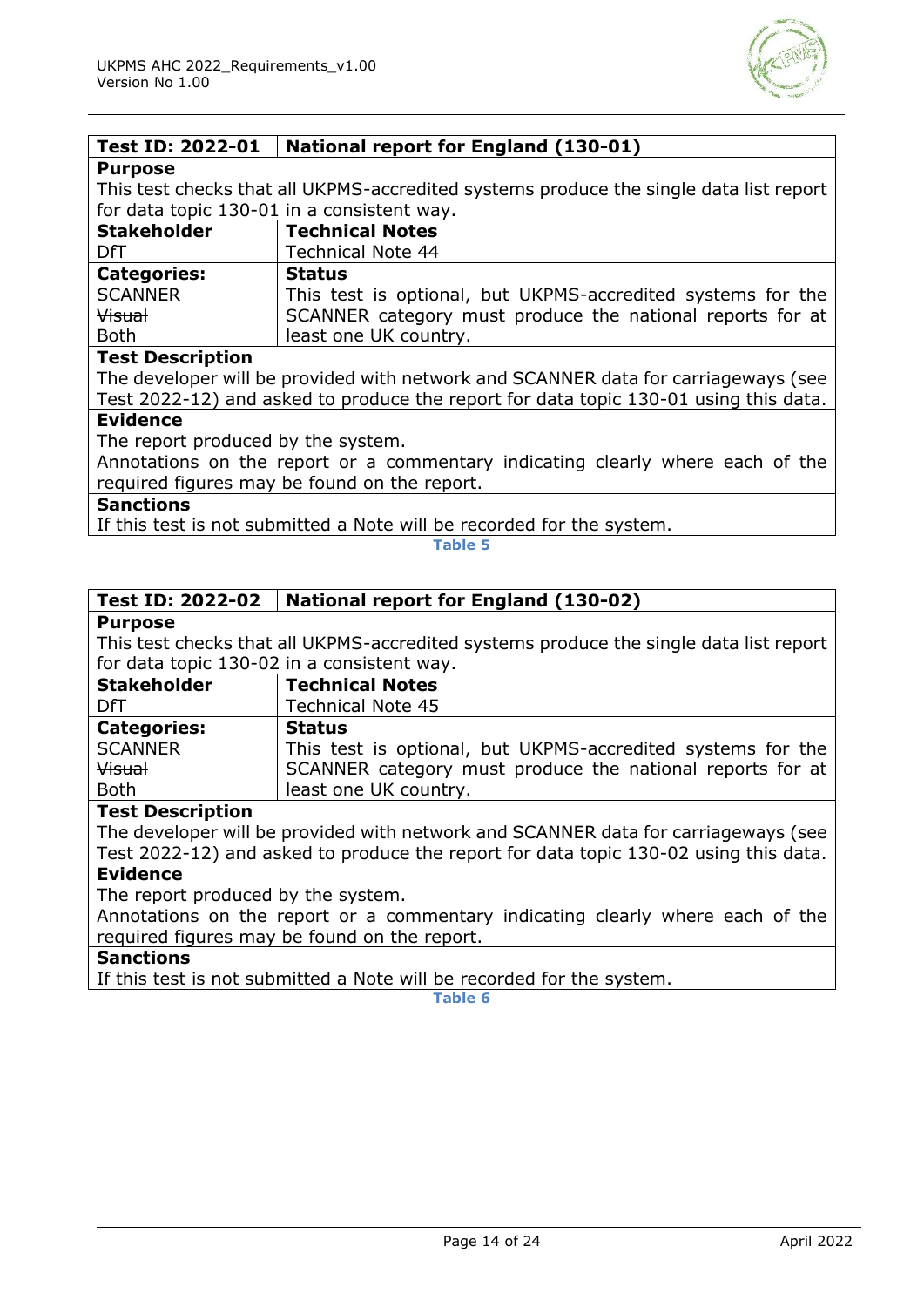

## <span id="page-14-0"></span>**Test ID: 2022-03 National report for Scotland (SRMCS PI)**

#### **Purpose**

This test checks that all UKPMS-accredited systems produce the SRMCS PI report in a consistent way.

| <b>Stakeholder</b> | <b>Technical Notes</b>                                      |
|--------------------|-------------------------------------------------------------|
| <b>SCOTS</b>       | <b>Technical Note 41</b>                                    |
| <b>Categories:</b> | <b>Status</b>                                               |
| <b>SCANNER</b>     | This test is optional, but UKPMS-accredited systems for the |
| <b>Visual</b>      | SCANNER category must produce the national reports for at   |
| <b>Both</b>        | least one UK country.                                       |

#### **Test Description**

The developer will be provided with network and SCANNER data for carriageways (see Test 2022-12) together with network lengths and asked to produce the report for the SRMCS PI using this data.

#### **Evidence**

The report produced by the system.

Annotations on the report or a commentary indicating clearly where each of the required figures may be found on the report.

#### **Sanctions**

If this test is not submitted a Note will be recorded for the system.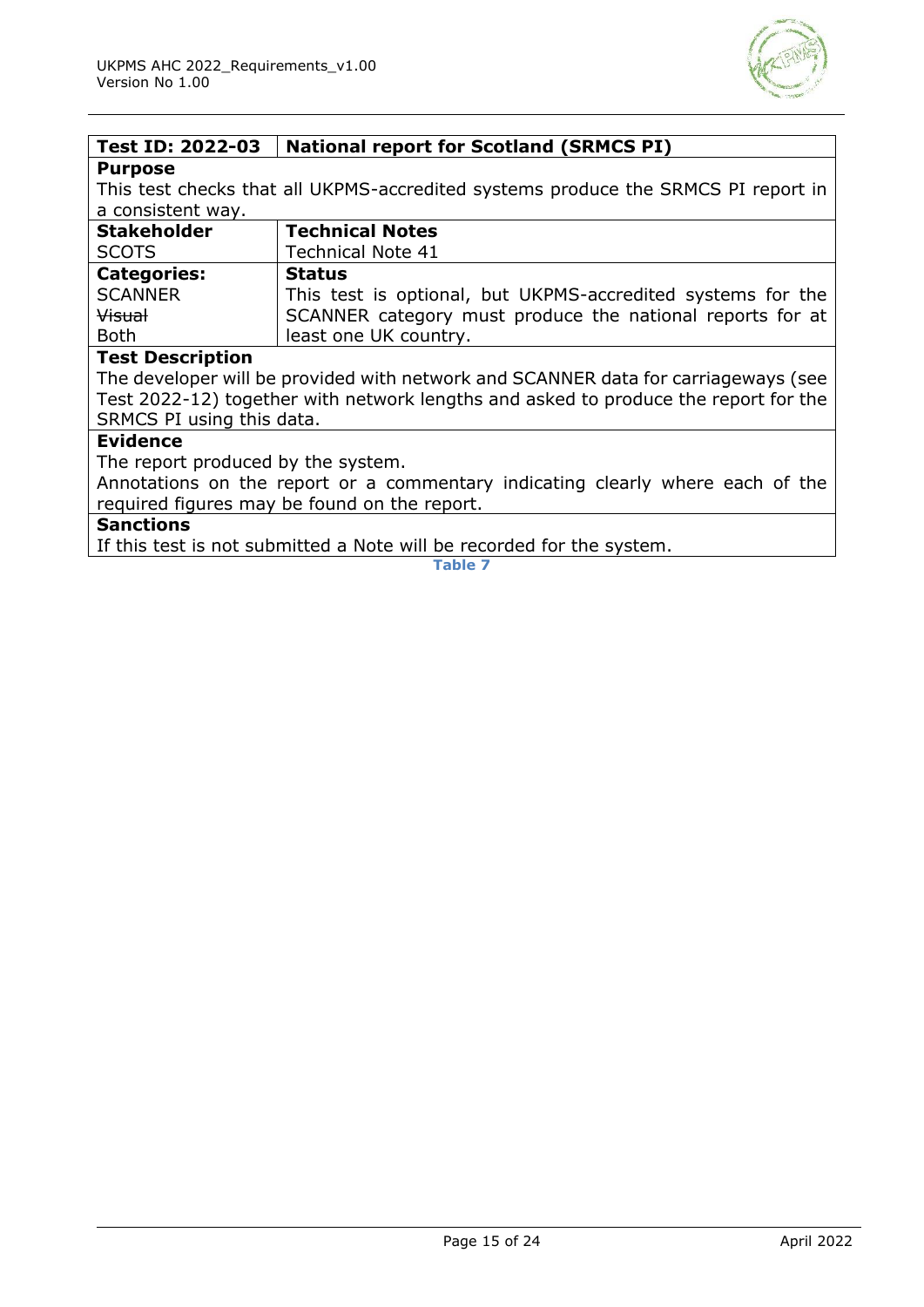

#### <span id="page-15-0"></span>**Test ID: 2022-04 National report for Northern Ireland (Visual data) Purpose**

This test checks that all UKPMS-accredited systems produce the Northern Ireland PI (visual data) report in a consistent way.

| <b>Stakeholder</b> | <b>Technical Notes</b>                                      |
|--------------------|-------------------------------------------------------------|
| DfI(NI)            | Technical Note 42 (Part 1)                                  |
| <b>Categories:</b> | <b>Status</b>                                               |
| SCANNER            | This test is optional, but UKPMS-accredited systems for the |
| Visual             | SCANNER category must produce the national reports for at   |
| <b>Both</b>        | least one UK country.                                       |

#### **Test Description**

The developer will be provided with network and CVI visual data for carriageways (see Test 2022-12) and asked to produce the Northern Ireland visual survey report using this data.

#### **Evidence**

The report produced by the system.

Annotations on the report or a commentary indicating clearly where each of the required figures may be found on the report.

#### **Sanctions**

If this test is not submitted a Note will be recorded for the system.

#### **Table 8**

#### <span id="page-15-1"></span>**Test ID: 2022-05 National report for Northern Ireland (SCANNER data) Purpose**

This test checks that all UKPMS-accredited systems produce the Northern Ireland PI (SCANNER data) report in a consistent way.

| <b>Stakeholder</b> | <b>Technical Notes</b>                                      |
|--------------------|-------------------------------------------------------------|
| DfI(NI)            | Technical Note 42 (Part 2)                                  |
| <b>Categories:</b> | <b>Status</b>                                               |
| <b>SCANNER</b>     | This test is optional, but UKPMS-accredited systems for the |
| Visual             | SCANNER category must produce the national reports for at   |
| <b>Both</b>        | least one UK country.                                       |

#### **Test Description**

The developer will be provided with network and SCANNER data for carriageways (see Test 2022-12) and asked to produce the Northern Ireland SCANNER survey report using this data.

#### **Evidence**

The report produced by the system.

Annotations on the report or a commentary indicating clearly where each of the required figures may be found on the report.

#### **Sanctions**

If this test is not submitted a Note will be recorded for the system.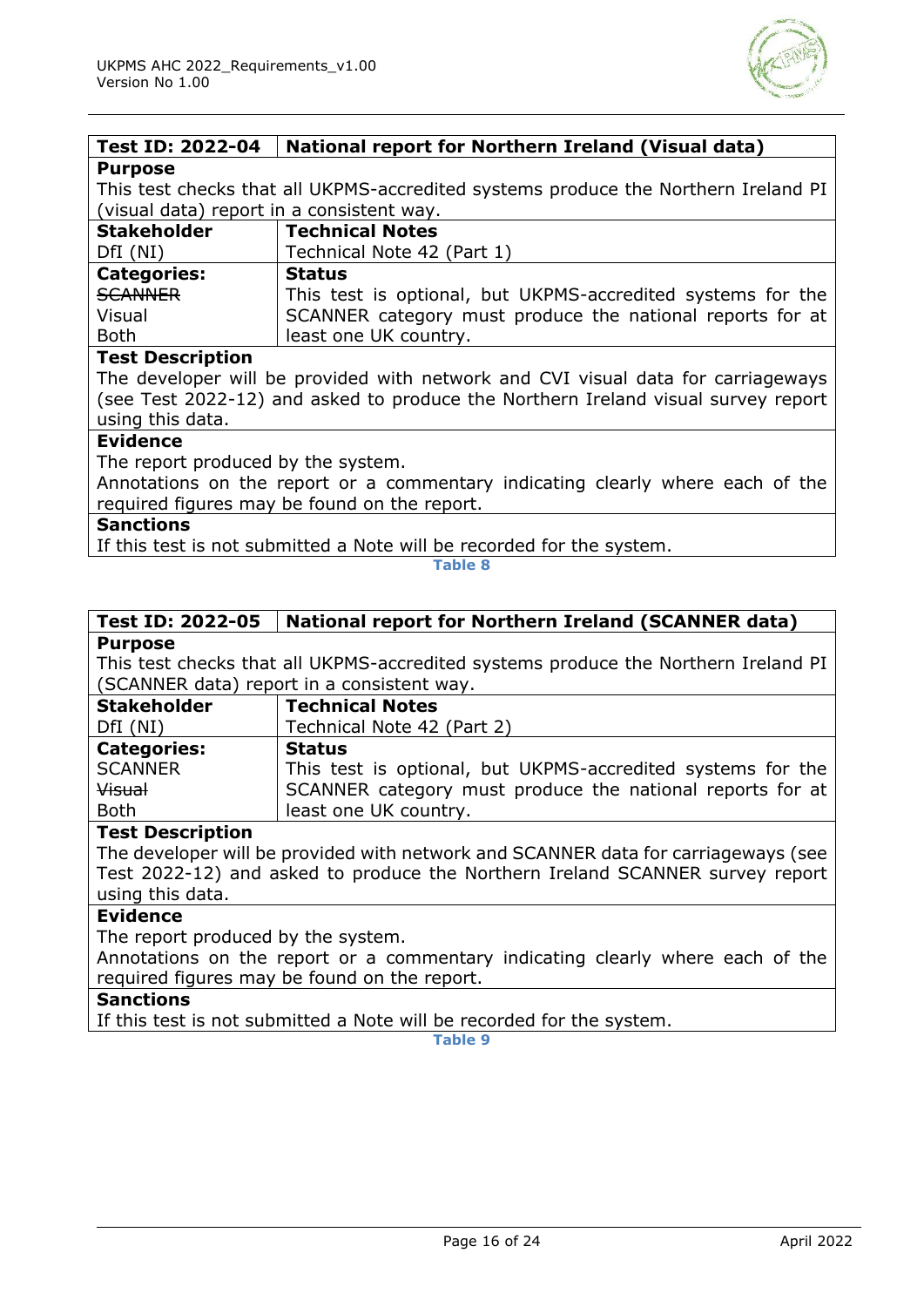

#### <span id="page-16-0"></span>**Test ID: 2022-06 National report for Wales**

#### **Purpose**

This test checks that all UKPMS-accredited systems produce the Welsh PI report for PAM/020, PAM/021 and PAM/022 in a consistent way.

| <b>Stakeholder</b> | <b>Technical Notes</b>                                      |
|--------------------|-------------------------------------------------------------|
| Data Cymru         | <b>Technical Note 43</b>                                    |
| <b>Categories:</b> | <b>Status</b>                                               |
| <b>SCANNER</b>     | This test is optional, but UKPMS-accredited systems for the |
| <b>Visual</b>      | SCANNER category must produce the national reports for at   |
| <b>Both</b>        | least one UK country.                                       |

#### **Test Description**

The developer will be provided with network and SCANNER data for carriageways (see Test 2022-12) and asked to produce the Welsh PI report using this data.

#### **Evidence**

The report produced by the system.

Annotations on the report or a commentary indicating clearly where each of the required figures may be found on the report.

### **Sanctions**

If this test is not submitted a Note will be recorded for the system.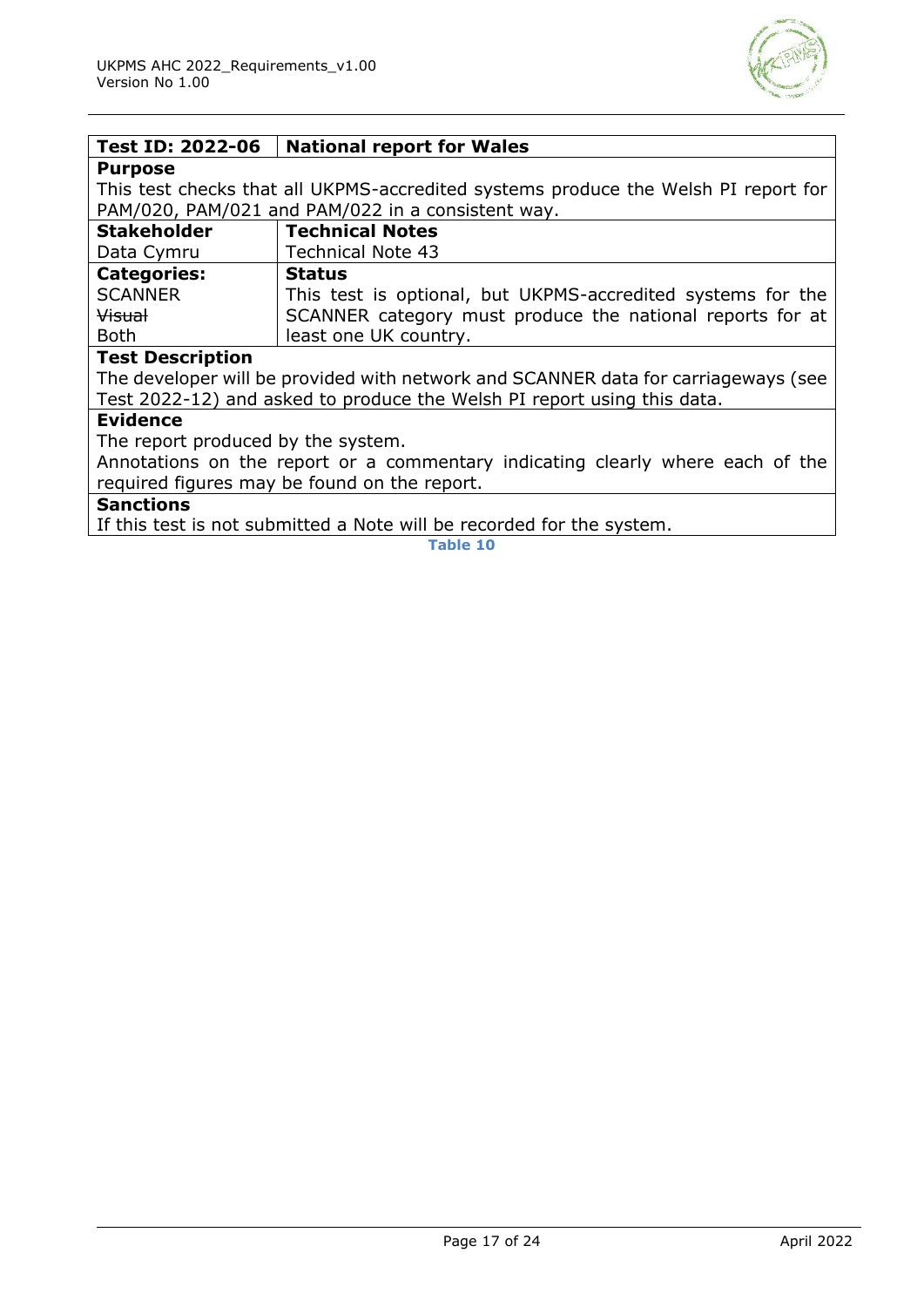

<span id="page-17-0"></span>

| Test ID: 2022-07                              | <b>Financial information (carriageways)</b>                                          |
|-----------------------------------------------|--------------------------------------------------------------------------------------|
| <b>Purpose</b>                                |                                                                                      |
|                                               | This test checks that all UKPMS-accredited systems produce the financial information |
| reports for carriageways in a consistent way. |                                                                                      |
| <b>Stakeholder</b>                            | <b>Technical Notes</b>                                                               |
| <b>HAMFIG</b>                                 | Technical Note 46 (Part 1)                                                           |
| <b>Categories:</b>                            | <b>Status</b>                                                                        |
| <b>SCANNER</b>                                | This test is optional.                                                               |
| <b>Visual</b>                                 |                                                                                      |
| <b>Both</b>                                   |                                                                                      |
| <b>Test Description</b>                       |                                                                                      |

The developer will be provided with network, inventory, SCANNER and visual (CVI and/or DVI) data for carriageways (see Test 2022-12) together with other input parameters and asked to produce the financial reports for carriageways using this data. These reports are:

- The carriageway accumulated depreciation report
- The carriageway annual depreciation report
- The carriageway inventory report to support GRC calculations

#### **Evidence**

The reports produced by the system.

Annotations on the reports or a commentary indicating clearly where each of the required figures may be found on the reports.

#### **Sanctions**

If this test is not submitted a Note will be recorded for the system.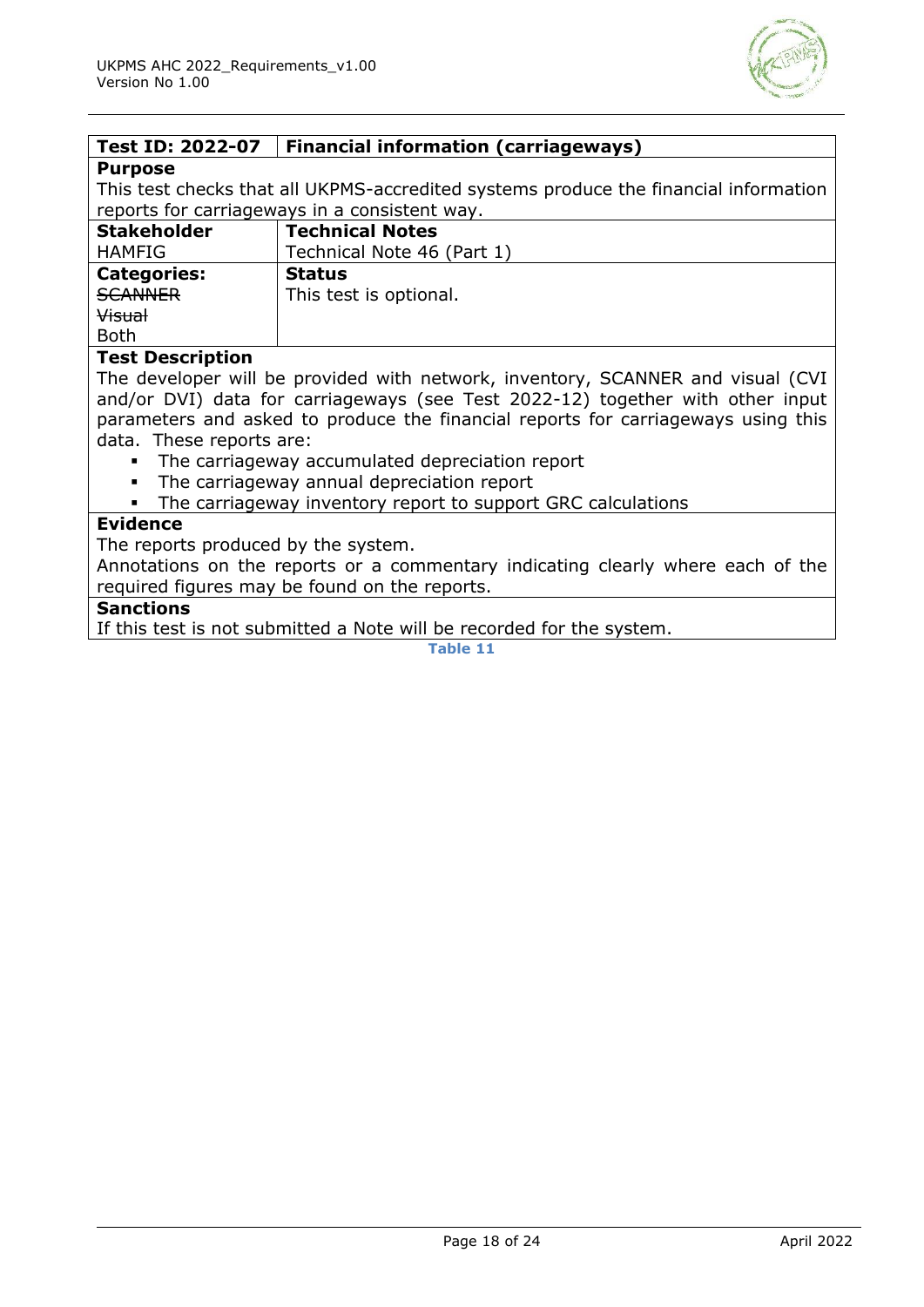

<span id="page-18-0"></span>

| <b>Test ID: 2022-08</b>                                                                       | <b>Financial information (footways and cycletracks)</b>                                |  |
|-----------------------------------------------------------------------------------------------|----------------------------------------------------------------------------------------|--|
| <b>Purpose</b>                                                                                |                                                                                        |  |
| This test checks that all UKPMS-accredited systems produce the financial information          |                                                                                        |  |
| reports for footways and cycletracks in a consistent way.                                     |                                                                                        |  |
| <b>Stakeholder</b>                                                                            | <b>Technical Notes</b>                                                                 |  |
| <b>HAMFIG</b>                                                                                 | Technical Note 46 (Part 2)                                                             |  |
| <b>Categories:</b>                                                                            | <b>Status</b>                                                                          |  |
| <b>SCANNER</b>                                                                                | This test is optional.                                                                 |  |
| Visual                                                                                        |                                                                                        |  |
| <b>Both</b>                                                                                   |                                                                                        |  |
| <b>Test Description</b>                                                                       |                                                                                        |  |
|                                                                                               | The developer will be provided with network, inventory and visual (FNS, CVI and/or     |  |
| DVI) data for footways, cycletracks and paved verges (see Test 2022-12) and asked             |                                                                                        |  |
|                                                                                               | to produce the financial reports for footways, cycletracks and paved verges using this |  |
| data. These reports are:                                                                      |                                                                                        |  |
| Reports to support depreciation calculations for footways, cycletracks and                    |                                                                                        |  |
| paved verges                                                                                  |                                                                                        |  |
| Inventory reports for footways, cycletracks and paved verges to support GRC<br>$\blacksquare$ |                                                                                        |  |
| calculations                                                                                  |                                                                                        |  |
| <b>Evidence</b>                                                                               |                                                                                        |  |
| The reports produced by the system.                                                           |                                                                                        |  |
| Annotations on the reports or a commentary indicating clearly where each of the               |                                                                                        |  |
| required figures may be found on the reports.                                                 |                                                                                        |  |
| <b>Sanctions</b><br>TC this test is not submitted a Nets will be resembed for the symbos      |                                                                                        |  |
|                                                                                               |                                                                                        |  |

If this test is not submitted a Note will be recorded for the system.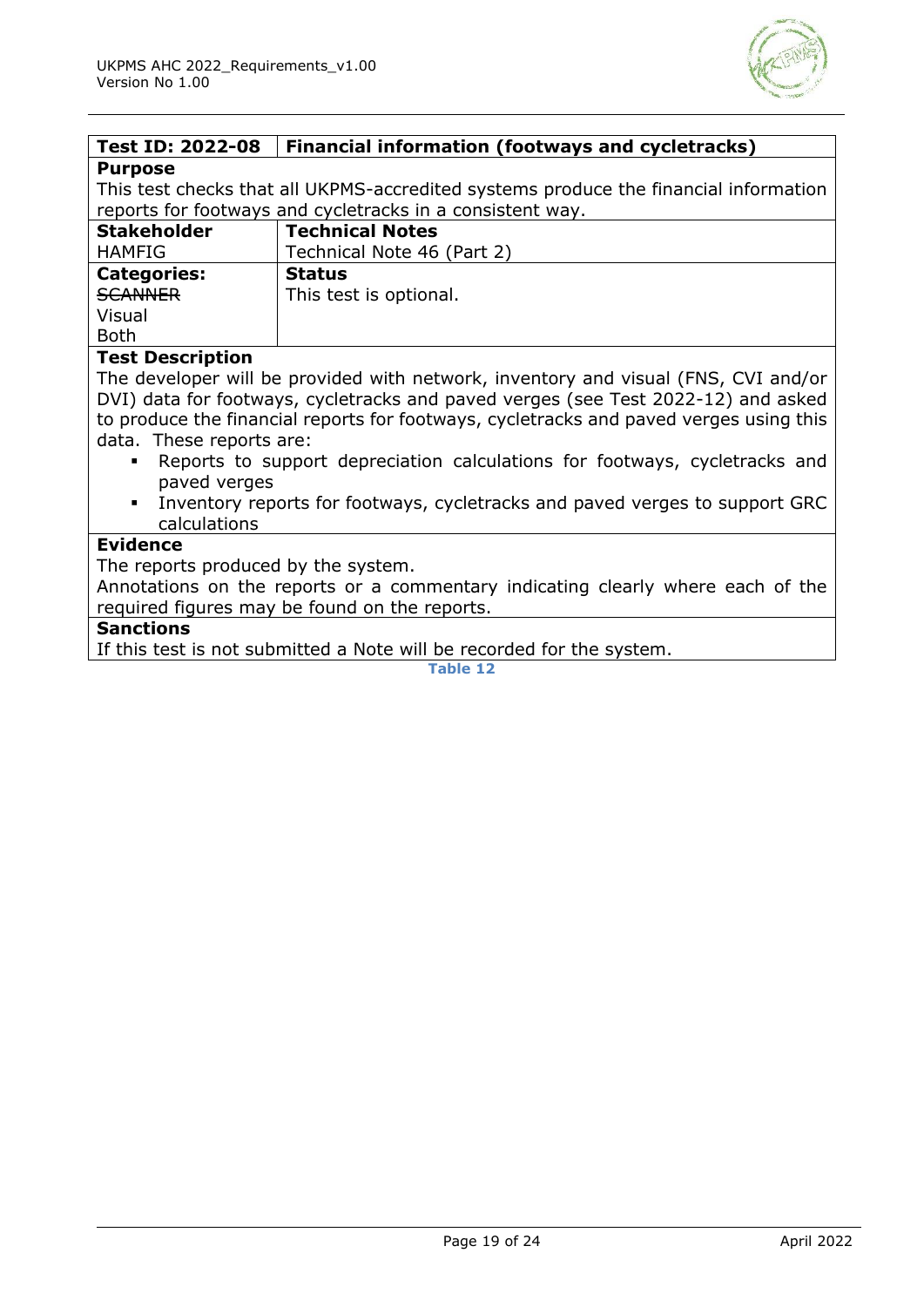

<span id="page-19-0"></span>

| <b>Test ID: 2022-09</b>                                                          | Local report for England (BV224b) |  |
|----------------------------------------------------------------------------------|-----------------------------------|--|
| <b>Purpose</b>                                                                   |                                   |  |
| This test checks that all UKPMS-accredited systems produce the local performance |                                   |  |
| indicator report for unclassified roads in a consistent way.                     |                                   |  |
| <b>Stakeholder</b>                                                               | <b>Technical Notes</b>            |  |
| <b>RCMG</b>                                                                      | <b>Technical Note 38</b>          |  |
| <b>Categories:</b>                                                               | <b>Status</b>                     |  |
| <b>SCANNER</b>                                                                   | This test is optional.            |  |
| Visual                                                                           |                                   |  |
| <b>Both</b>                                                                      |                                   |  |
| <b>Test Description</b>                                                          |                                   |  |
| The developer will be provided with network and CVI visual data for carriageways |                                   |  |
| (see Test 2022-12) and asked to produce the BV224b report for unclassified roads |                                   |  |
| using this data.                                                                 |                                   |  |
| <b>Evidence</b>                                                                  |                                   |  |
| The report produced by the system.                                               |                                   |  |
| Annotations on the report or a commentary indicating clearly where each of the   |                                   |  |
| required figures may be found on the report.                                     |                                   |  |

#### **Sanctions**

If this test is not submitted a Note will be recorded for the system.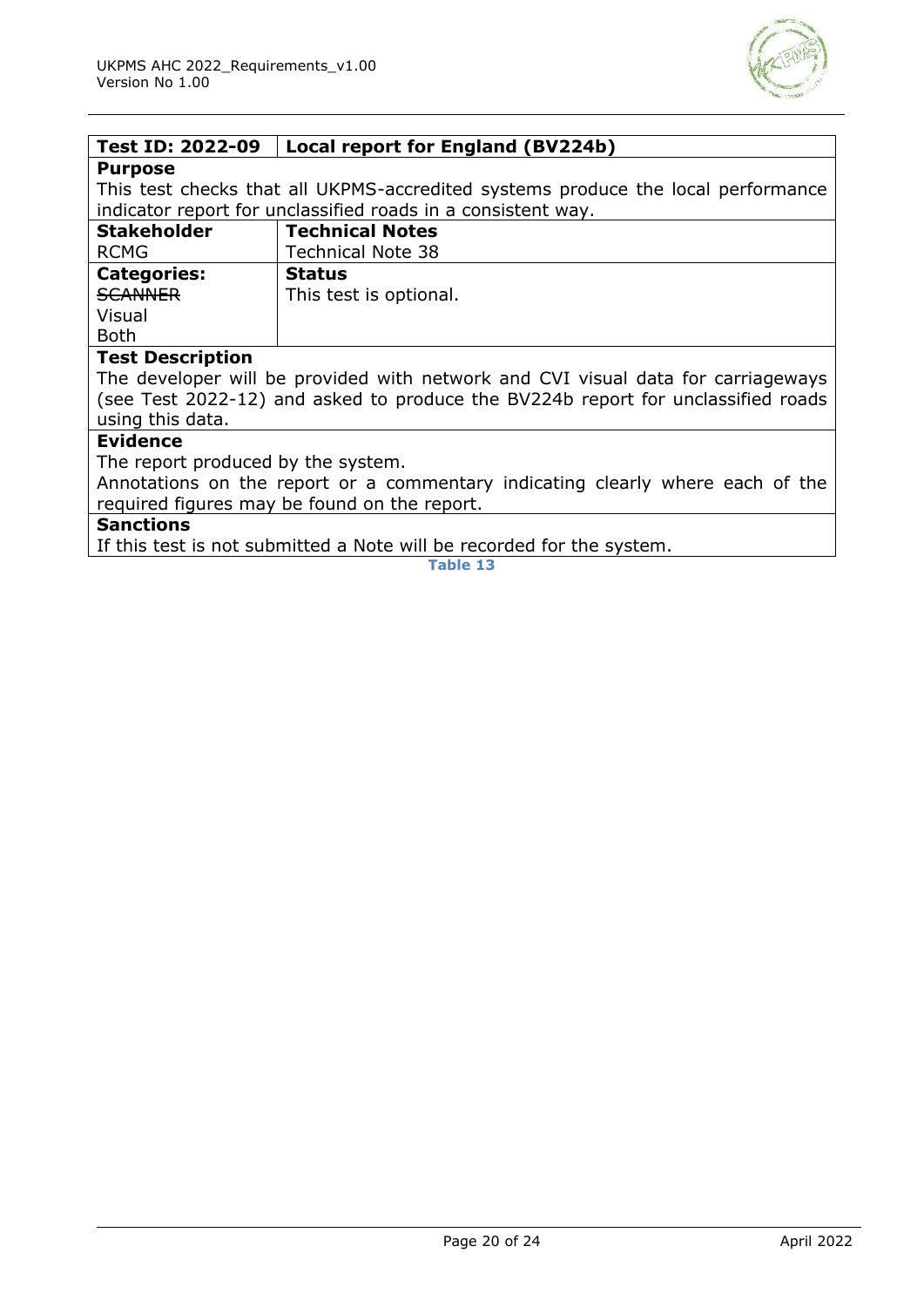

<span id="page-20-0"></span>

| <b>Test ID: 2022-10</b>                                                          | Local report for England (BV187) |
|----------------------------------------------------------------------------------|----------------------------------|
| <b>Purpose</b>                                                                   |                                  |
| This test checks that all UKPMS-accredited systems produce the local performance |                                  |
| indicator report for footways in a consistent way.                               |                                  |
| <b>Stakeholder</b>                                                               | <b>Technical Notes</b>           |
| <b>FCMG</b>                                                                      | <b>Technical Note 29</b>         |
| <b>Categories:</b>                                                               | <b>Status</b>                    |
| <b>SCANNER</b>                                                                   | This test is optional.           |
| Visual                                                                           |                                  |
| <b>Both</b>                                                                      |                                  |
| <b>Test Description</b>                                                          |                                  |
| The developer will be provided with network, inventory and DVI visual data for   |                                  |
| footways (see Test 2022-12) and asked to produce the BV187 report for footways   |                                  |
| using this data.                                                                 |                                  |
| <b>Evidence</b>                                                                  |                                  |
| The report produced by the system.                                               |                                  |
| Annotations on the report or a commentary indicating clearly where each of the   |                                  |
| required figures may be found on the report.                                     |                                  |
| Canctione                                                                        |                                  |

#### **Sanctions**

If this test is not submitted a Note will be recorded for the system.

**Table 14**

#### <span id="page-20-1"></span>**Test ID: 2022-11 Local network performance report for England (FNS) Purpose**

This test checks that all UKPMS-accredited systems produce the FNS network performance report for footways in a consistent way.

| <b>Stakeholder</b> | <b>Technical Notes</b>   |
|--------------------|--------------------------|
| <b>FCMG</b>        | <b>Technical Note 47</b> |
| <b>Categories:</b> | <b>Status</b>            |
| SCANNER            | This test is optional.   |
| Visual             |                          |
| <b>Both</b>        |                          |

#### **Test Description**

The developer will be provided with network and FNS visual data for footways (see Test 2022-12) and asked to produce the FNS report for footways using this data.

#### **Evidence**

The report produced by the system.

Annotations on the report or a commentary indicating clearly where each of the required figures may be found on the report.

#### **Sanctions**

If this test is not submitted a Note will be recorded for the system.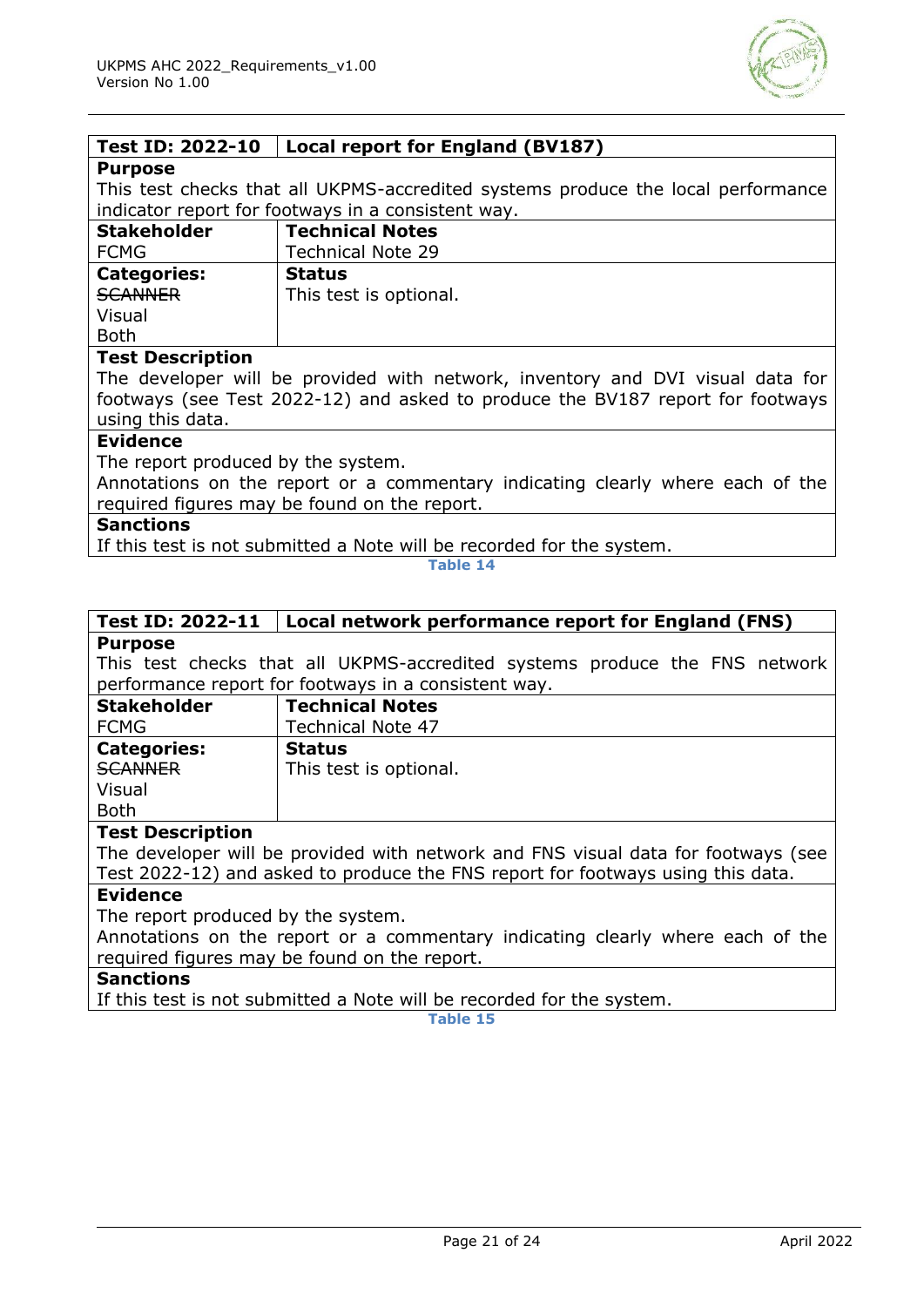

<span id="page-21-0"></span>

| <b>Test ID: 2022-12</b>                                                                 | Loading UKPMS network, inventory and condition data                                         |  |
|-----------------------------------------------------------------------------------------|---------------------------------------------------------------------------------------------|--|
| <b>Purpose</b>                                                                          |                                                                                             |  |
| The purpose of this test is to:                                                         |                                                                                             |  |
| 1. Provide data for use in the tests                                                    |                                                                                             |  |
| 2. Find out if the system can load UKPMS data                                           |                                                                                             |  |
| 3. Find out if the system can load UKPMS data in HMDIF format                           |                                                                                             |  |
| <b>Stakeholder</b>                                                                      | <b>Technical Notes</b>                                                                      |  |
| <b>RCMG</b>                                                                             | <b>Technical Note 3</b>                                                                     |  |
| <b>Categories:</b>                                                                      | <b>Status</b>                                                                               |  |
| <b>SCANNER</b>                                                                          | It is mandatory to be able to load the UKPMS data required to                               |  |
| Visual                                                                                  | carry out the tests.                                                                        |  |
| <b>Both</b>                                                                             | There is a choice of data format.                                                           |  |
| <b>Test Description</b>                                                                 |                                                                                             |  |
|                                                                                         | The developer will be asked to choose between HMDIF and Excel <sup>13</sup> format for each |  |
|                                                                                         | type of data (network, inventory, condition).                                               |  |
| NB: It may be possible to provide the data in other formats, but this must be discussed |                                                                                             |  |
| beforehand with the UKPMS accreditors.                                                  |                                                                                             |  |
| <b>Evidence</b>                                                                         |                                                                                             |  |
| A statement from the developer before beginning the test to confirm which file format   |                                                                                             |  |
| they will be using.                                                                     |                                                                                             |  |
| A statement to confirm if the data has been loaded using functionality available to     |                                                                                             |  |
| their users and included in their standard UKPMS system (at no extra charge).           |                                                                                             |  |
| <b>Sanctions</b>                                                                        |                                                                                             |  |
| If any part of the data is not loaded using functionality available to their users and  |                                                                                             |  |
| included in their standard UPKMS system (at no extra charge) a Note will be recorded    |                                                                                             |  |
| for the system.                                                                         |                                                                                             |  |
| If any part of the data is not loaded using HMDIF format a Note will be recorded for    |                                                                                             |  |
| the system.                                                                             |                                                                                             |  |

<sup>&</sup>lt;sup>13</sup> For Excel format the data contents and structure will reflect the relevant data tables in the R&P. The data tables in the R&P have names in UPPER CASE.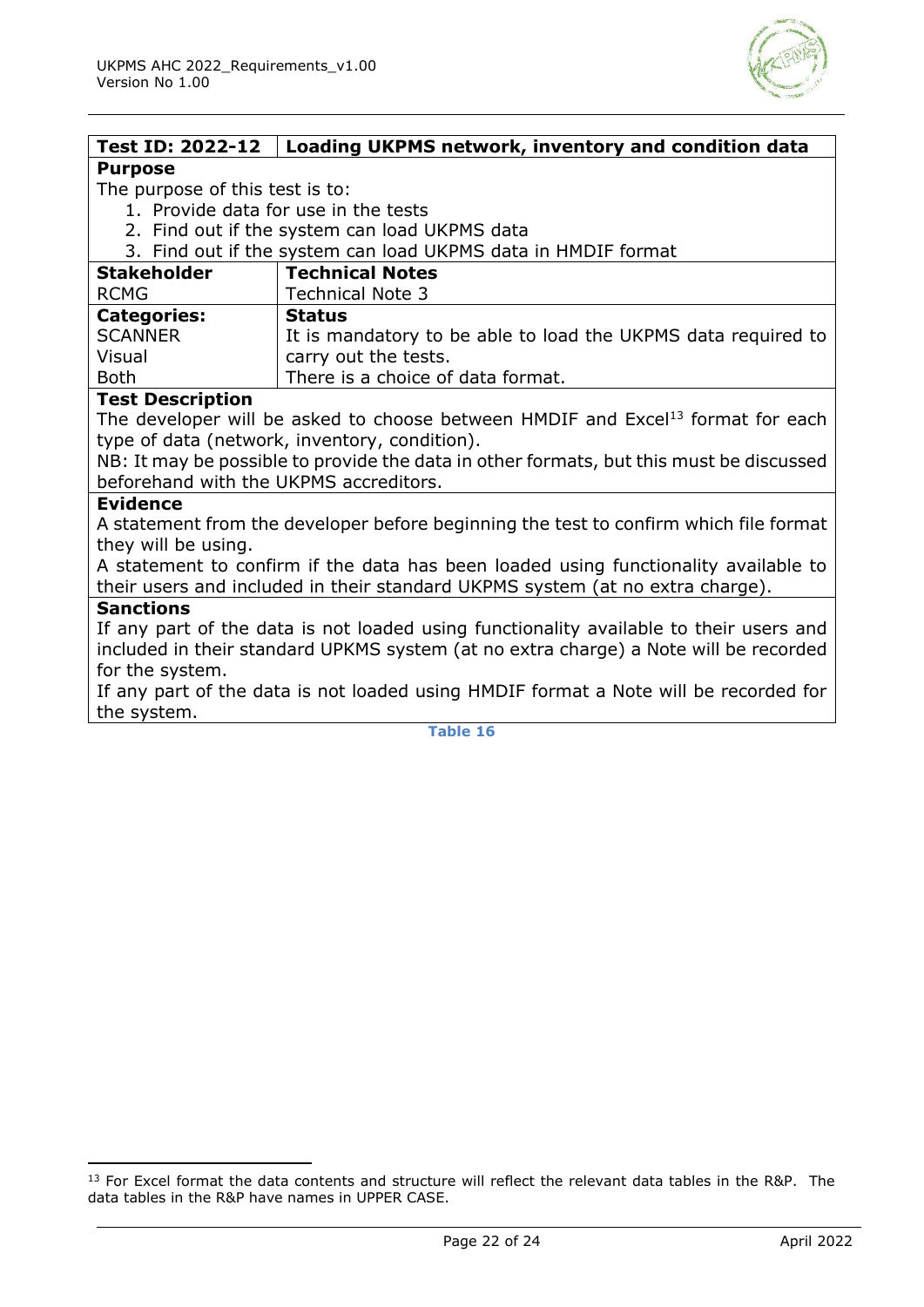

<span id="page-22-0"></span>

| <b>Test ID: 2022-13</b>                                                                  | <b>Exporting UKPMS network, inventory and condition data</b>                                |  |
|------------------------------------------------------------------------------------------|---------------------------------------------------------------------------------------------|--|
| <b>Purpose</b>                                                                           |                                                                                             |  |
| The purpose of this test is to:                                                          |                                                                                             |  |
| 1. Find out if the system can export UKPMS data                                          |                                                                                             |  |
| 2. Find out if the system can export UKPMS data in HMDIF format                          |                                                                                             |  |
| <b>Stakeholder</b>                                                                       | <b>Technical Notes</b>                                                                      |  |
| <b>RCMG</b>                                                                              | <b>Technical Note 3</b>                                                                     |  |
| <b>Categories:</b>                                                                       | <b>Status</b>                                                                               |  |
| <b>SCANNER</b>                                                                           | It is mandatory to be able to export UKPMS data.                                            |  |
| Visual                                                                                   | There is a choice of data format.                                                           |  |
| <b>Both</b>                                                                              |                                                                                             |  |
| <b>Test Description</b>                                                                  |                                                                                             |  |
|                                                                                          | The developer will be asked to choose between HMDIF and Excel <sup>14</sup> format for each |  |
|                                                                                          | type of data (network, inventory, condition).                                               |  |
| NB: It may be possible to accept data in other formats, but this must be discussed       |                                                                                             |  |
| beforehand with the UKPMS accreditors.                                                   |                                                                                             |  |
| <b>Evidence</b>                                                                          |                                                                                             |  |
|                                                                                          | A statement from the developer before beginning the test to confirm which file format       |  |
| they will be using.                                                                      |                                                                                             |  |
|                                                                                          | A statement to confirm if the data has been exported using functionality available to       |  |
| their users and included in their standard UKPMS system (at no extra charge).            |                                                                                             |  |
| Data exported from the UKPMS system.                                                     |                                                                                             |  |
| <b>Sanctions</b>                                                                         |                                                                                             |  |
| If any part of the data is not exported using functionality available to their users and |                                                                                             |  |
| included in their standard UPKMS system (at no extra charge) a Note will be recorded     |                                                                                             |  |
| for the system.                                                                          |                                                                                             |  |
| If any part of the data is not exported using HMDIF format a Note will be recorded for   |                                                                                             |  |
| the system.                                                                              |                                                                                             |  |

<span id="page-22-1"></span><sup>&</sup>lt;sup>14</sup> For Excel format the data contents and structure must reflect the relevant data tables in the R&P. The data tables in the R&P have names in UPPER CASE.